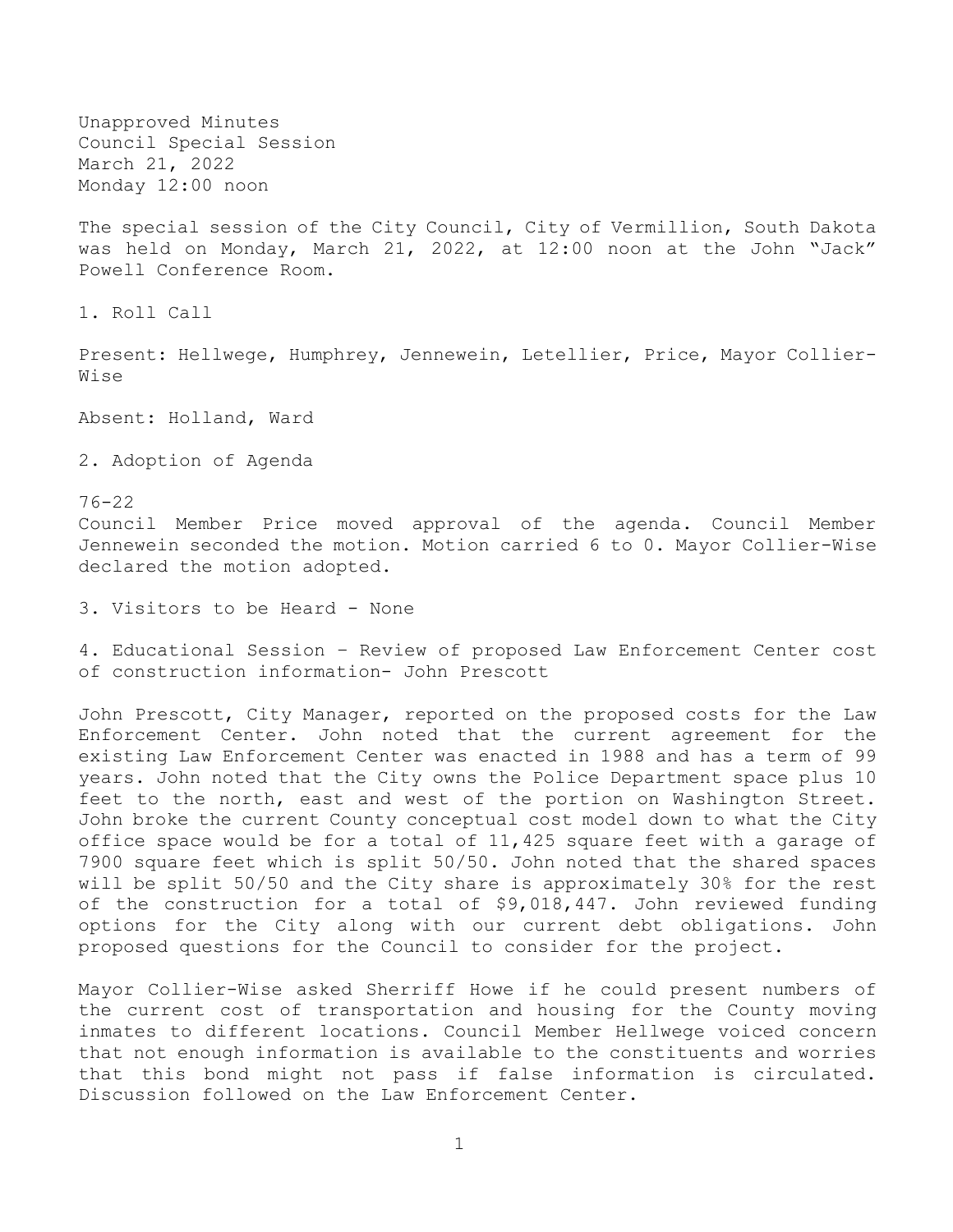5. Briefing on the March 21, 2022 City Council Regular Meeting

Council reviewed items on the agenda with City staff. No action was taken.

6. Adjourn

77-22 Council Member Price moved to adjourn the Council special session at 1:13 p.m. Council Member Jennewein seconded the motion. Motion carried 6 to 0. Mayor Collier-Wise declared the motion adopted.

Dated at Vermillion, South Dakota this 21st day of March, 2022.

THE GOVERNING BODY OF THE CITY OF VERMILLION, SOUTH DAKOTA  $BY$ 

Kelsey Collier-Wise, Mayor

ATTEST:

 $BY$ 

Katie E Redden, Finance Officer

Unapproved Minutes City Council Regular Session March 21, 2022 Monday 7:00 p.m.

The regular session of the City Council, City of Vermillion, South Dakota was called to order on March 21, 2022 at 7:00 p.m. by Mayor Collier-Wise.

1. Roll Call

Present: Hellwege, Humphrey, Jennewein, Letellier, Price, Ward, Mayor Collier-Wise

Absent: Holland

2. Pledge of Allegiance

3. Minutes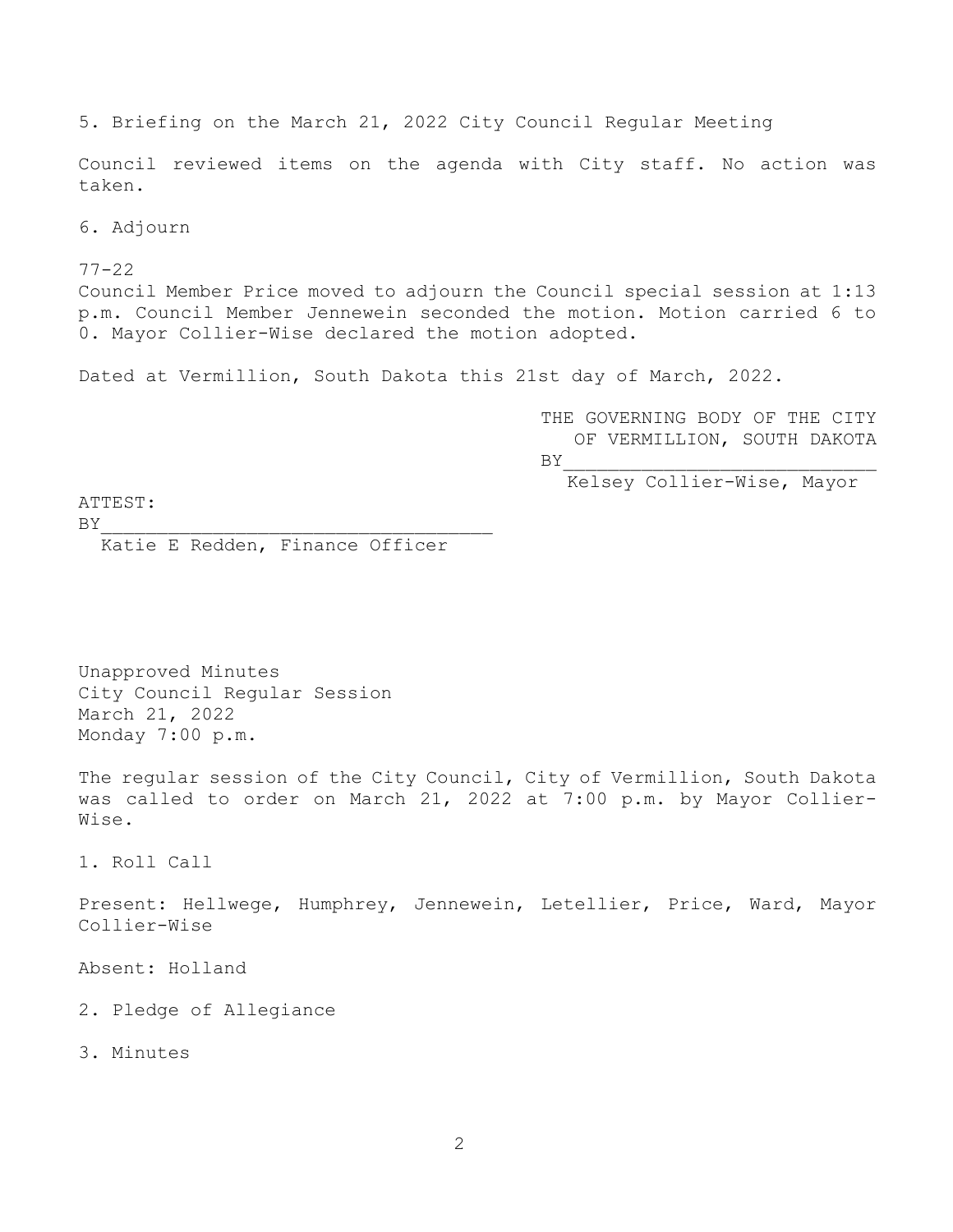A. Minutes of March 7, 2022, Special Session; March 7, 2022, Regular Session; and March 8, 2022 Joint Meeting with Clay County.

78-22 Council Member Humphrey moved approval of the March 7, 2022, Special Session; March 7, 2022, Regular Session; and March 8, 2022 Joint Meeting with Clay County. Council Member Ward seconded the motion. Motion carried 7 to 0. Mayor Collier-Wise declared the motion adopted.

4. Adoption of Agenda

#### 79-22

Council Member Price moved approval of the agenda. Council Member Ward seconded the motion. Motion carried 7 to 0. Mayor Collier-Wise declared the motion adopted.

5. Visitors to be Heard

A. Intellectual & Developmental Disabilities Awareness Month Proclamation

Council Member Price read the proclamation for Intellectual & Developmental Disabilities Awareness Month encouraging all citizens to support opportunities for individuals with intellectual and developmental disabilities in our community. Mayor Collier-Wise presented the proclamation to James Brown a member of People First, a self-advocacy group.

James Brown thanked the city for presenting this proclamation and thanked his team along with DSP for their help.

Joe Barth, People First Advisor, thanked everyone who helped make this possible. Joe especially thanked DSP with Sesdac as they have faced incredible hardship, the USD Special Olympics Club, Council for Exceptional Children, Benchmark Service Coordinators, and Emily Aus the Director of Services. Joe also shared stories of people he has supported and his involvement with the University to include people with disabilities.

### 6. Public Hearings

A. Application for Funding from the South Dakota DANR for financial assistance for the Tom Street Lift Station Project

Katie Redden, Finance Officer, reported that the 2023 budget will include funding for the Tom Street Lift Station improvements. Katie noted that, to assist with funding these projects, the city is applying for grants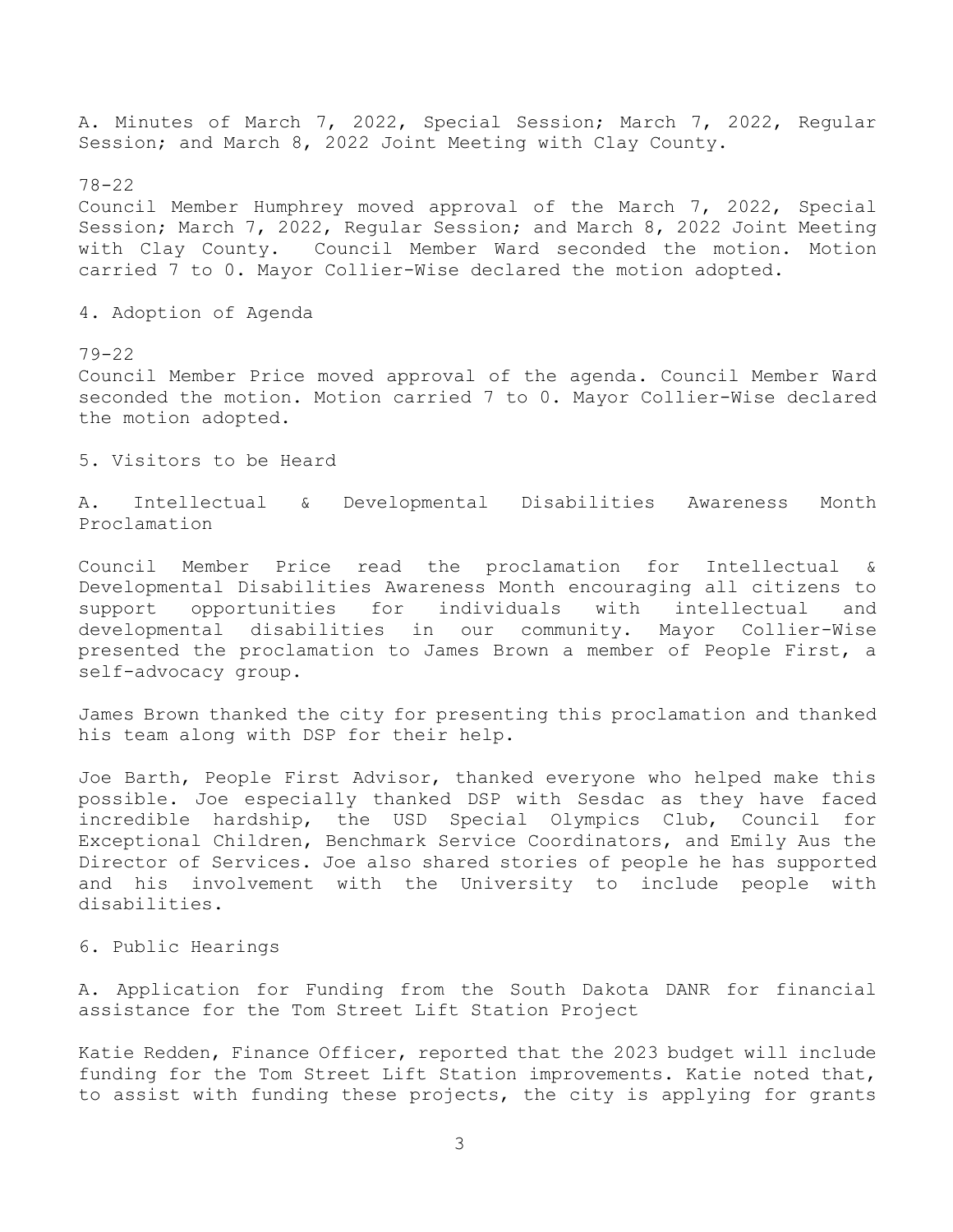and loans in addition to using City reserve funds. Katie stated that the South Eastern Council of Governments (SECOG) is assisting the City with the water plan application and grant/loan application. Katie noted that the first step was to have the project placed on the Department of Agriculture and Natural Resources (DANR) State Water Plan, which was approved by the DANR Board in November of 2020. Katie stated that the grant/loan application is due by March 31, 2022 for consideration at the next DANR Board meeting. Katie noted that the Tom Street Lift Station improvements will include relocation and full replacement of the lift station, wet well, and all associated equipment. Katie stated that a combination of American Rescue Plan Act allocations, SRF loan, and local reserves will be used to fund the application.

Sophie Johnson, with SECOG, asked the Council to approve a funding application for a combination of grant and loan assistance for the Tom Street Lift Station. Sophie mentioned that the project would cost approximately \$1,075,000 and the City would like to contribute part of the ARPA with hopes that the State will match funding.

80-22

Council Member Hellwege moved approval of the Application for Funding from the South Dakota DANR for financial assistance for the Tom Street Lift Station Project. Council Member Price seconded the motion. Motion carried 7 to 0. Mayor Collier-Wise declared the motion adopted.

B. Medical Cannabis Dispensary License for Dakota Natural Growers, Inc. at 907 N. Norbeck Street

Katie Redden, Finance Officer, reported on an application received for a Medical Cannabis Dispensary License from Dakota Natural Growers at 907 N. Norbeck Street. Katie noted that the notice of hearing is included in the packet. Katie stated that the City Medical Cannabis Dispensary License is for one calendar year and expires December 31, 2022. Katie noted that Dakota Natural Growers already has a City Medical Cannabis Cultivation License for calendar year 2022. Katie stated that Dakota Natural Growers has provided all necessary information and staff have reviewed the application. Katie stated that the Police Chief's report noted that the background checks have come back from the DCI and FBI and the eight (8) applicants did not have any disqualifying felony charges per City Ordinance or State Statute. Katie noted that Dakota Natural Growers will also have to apply for a State license and be approved before they can operate their dispensary in the State of South Dakota.

81-22

Council Member Ward moved approval of the Medical Cannabis Dispensary License for Dakota Natural Growers, Inc. at 907 N. Norbeck Street.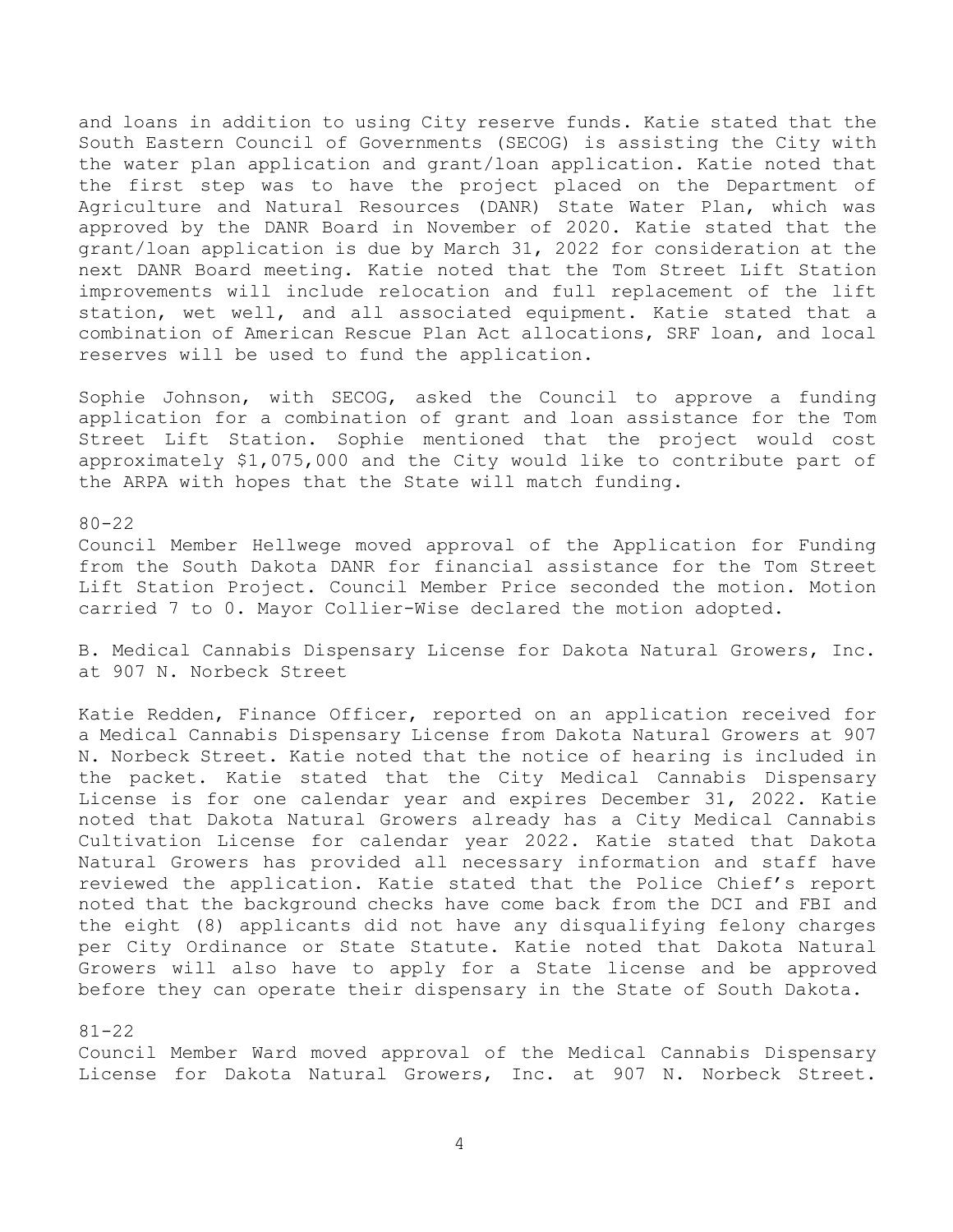Council Member Hellwege seconded the motion. Motion carried 7 to 0. Mayor Collier-Wise declared the motion adopted.

C. Medical Cannabis Dispensary License for Dakota Herb, LLC at 112 E Main Street

Katie Redden, Finance Officer, reported on an application received for a Medical Cannabis Dispensary License from Dakota Herb, LLC for 112 E Main Street. Katie noted that the Medical Cannabis Dispensary License is for one calendar year and would expire December 31, 2022. Katie stated that Dakota Herb, LLC has provided all necessary information and staff have reviewed the application. Katie stated that the Medical Cannabis Dispensary License will allow dispensing of medical cannabis within City limits.

Katie stated that the Police Chief's report noted that two of the four background checks have come back from the DCI, none have come back from the FBI. Katie stated that two (2) applicants did not have any disqualifying felony charges per City Ordinance or State Statute.

Katie stated that Dakota Herb, LLC will also have to apply for a State license and be approved before they can operate their dispensary in the State of South Dakota.

#### 82-22

Council Member Price moved approval of the Medical Cannabis Dispensary License for Dakota Herb, LLC at 112 E. Main Street contingent that all background checks come back with no disqualifying felonies. Council Member Humphrey seconded the motion. Motion carried 7 to 0. Mayor Collier-Wise declared the motion adopted.

7. Old Business

A. Second reading of Ordinance 1457 amending Title XV, Land Usage; Chapter 155, Zoning Regulations; Section 155.008, Definitions, to amend the Term "Kennel"

Jose Dominguez, City Engineer, reported on the second reading of Ordinance No. 1457. Jose stated that, in November 2021, the City received a request for the construction of a kennel within the GB General Business District. Jose noted that when staff reviewed the zoning ordinance to ensure that the use was allowed, it was discovered that "kennels" are not allowed within General Business Zoning District as a stand-alone use. Jose noted that the only way a "kennel" is allowed is in conjunction with veterinary clinics. Jose stated that the Planning and Zoning Commission (Commission) meeting on February 14, 2022 addressed the issue and staff was directed to commence City initiated zoning amendments. Jose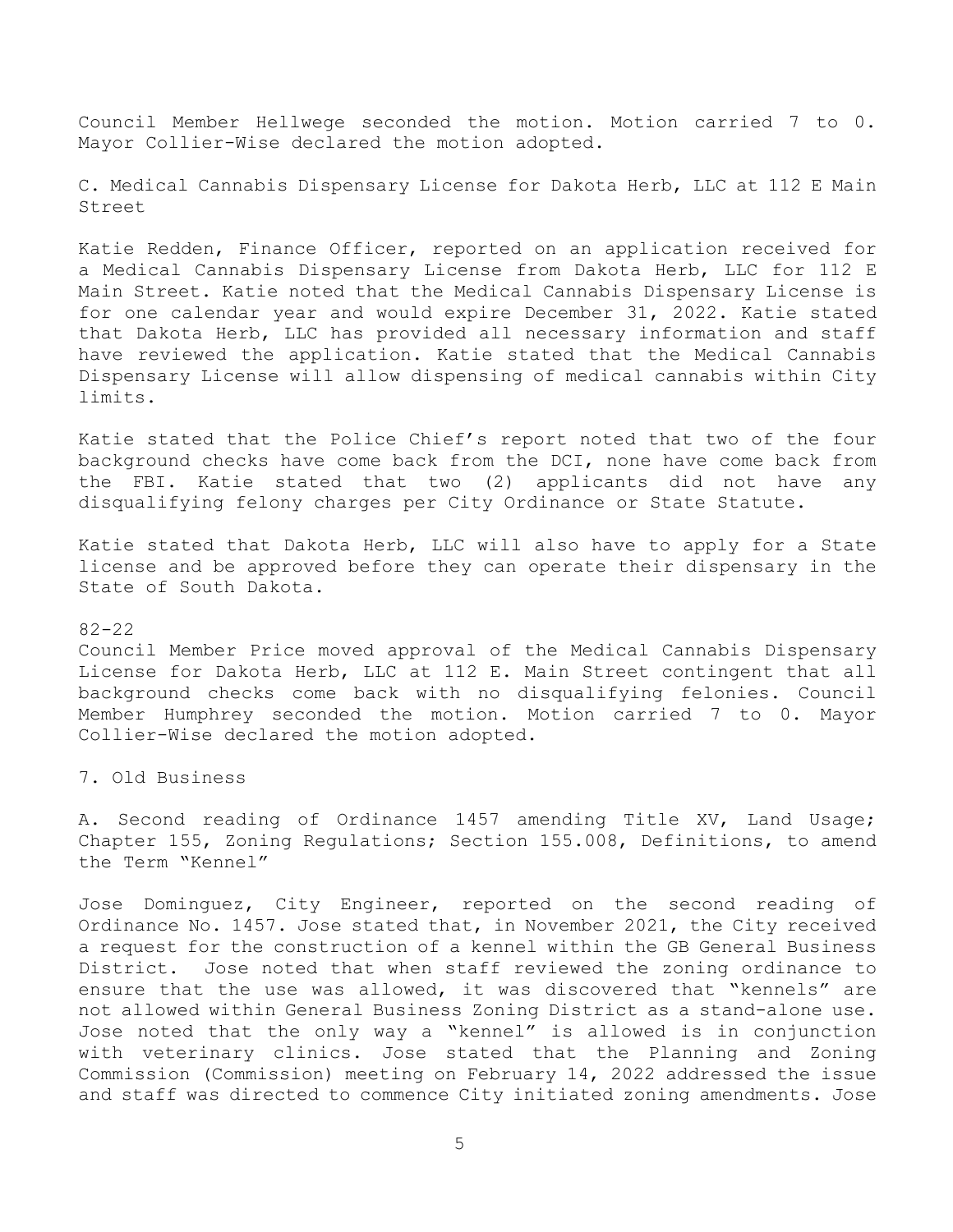noted that the zoning amendments would modify the definition of the word "kennel" and would place "kennels" as conditional uses in the GI General Industrial and GB General Business Districts.

Jose noted that the current Zoning Ordinance was adopted in 2019 which amended the 2008 zoning ordinance. Jose stated that, in the 2008 ordinance, "kennels" were a conditional use in the GB General Business District and required that "kennels" be no closer than 1,000-feet to residential uses. Jose noted that the separation distance was reduced in 2012 from 1,000-feet to 150-feet and the latest adoption of the zoning ordinance does not include "kennels" as a stand-alone use. Jose noted that staff was not able to find any reference regarding the removal of the use within any Commission or City Council minutes.

Jose noted that, at the February 28, 2022 Planning and Zoning Commission meeting, staff proposed that the definition of "kennel" be amended with a new sentence that would read "Animals may be kept for a month at a time." Jose noted that, at the public hearing, the Commission amended Staff's proposal to read "Animals may be kept for a maximum of 30 days at a time." Jose stated that the Commission recommended unanimously that the City Council approve the amendment to the definition of "kennel" as proposed by the Commission. Jose noted that first reading was read at the March 7, 2022 meeting and no changes have been made since that reading.

# 83-22

Second reading of title to Ordinance No. 1457, entitled amending Title XV, Land Usage; Chapter 155, Zoning Regulations; Section 155.008, Definitions, to amend the Term "Kennel" for the City of Vermillion, South Dakota

Mayor Collier-Wise read the title to the above-named Ordinance, and Council Member Price moved adoption of the following:

BE IT RESOLVED that the minutes of this meeting shall show that the title to the proposed Ordinance No. 1457 entitled amending Title XV, Land Usage; Chapter 155, Zoning Regulations; Section 155.008, Definitions, to amend the Term "Kennel" was first read and the Ordinance considered substantially in its present form and content at a regularly called meeting of the Governing Body on the 7th day of March, 2022 and that the title was again read at this meeting, being a regularly called meeting of the Governing Body on this 21st day of March, 2022 at the City Hall Council Chambers in the manner prescribed by SDCL 9-19-7 as amended.

BE IT RESOLVED and ordained that said Ordinance be adopted to read as follows: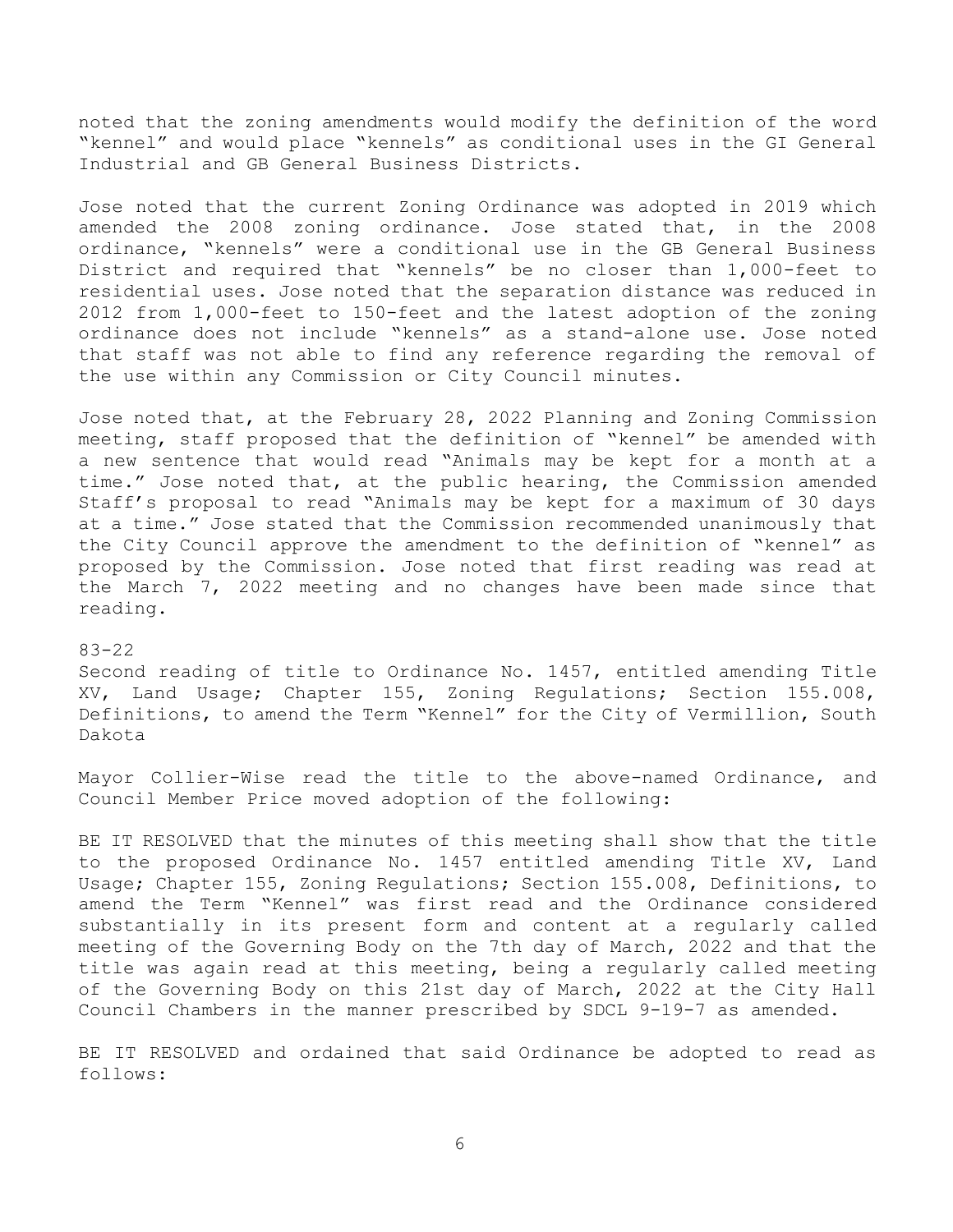## ORDINANCE 1457

AN ORDINANCE AMENDING CITY OF VERMILLION CODE OF ORDINANCES TITLE XV, LAND USAGE, CHAPTER 155, ZONING REGULATIONS, SECTION 155.008, DEFINITIONS, AMENDING THE TERM "KENNEL".

BE IT ORDAINED, by the Governing Body of the City of Vermillion, South Dakota that the following section of Chapter 155 be amended by adding to the following verbiage to the existing definition of "KENNEL". All other portions of section 155.008 will remain as they are. Following is the amendment:

§155.008 Definitions.

Kennel. Any premise, or portion thereof, where dogs, cats, and other household pets are maintained, boarded, bred, or cared for, in return for remuneration, or are kept for the purpose of sale. Animals may be kept for a maximum of 30 days at a time.

Dated at Vermillion, South Dakota this 21st day of March 2022.

THE GOVERNING BODY OF THE CITY OF VERMILLION, SOUTH DAKOTA  $BY$ 

Kelsey Collier-Wise, Mayor

ATTEST:  $BY$ 

Katie E. Redden, Finance Officer

Adoption of the Ordinance was seconded by Council Member Ward. Thereafter the question of the adoption of the Ordinance was put to a roll call vote of the Governing Body, and the members voted as follows: Hellwege-Y, Humphrey-Y, Jennewein-Y, Letellier-Y, Price-Y, Ward-Y, Mayor Collier-Wise-Y.

Motion carried 7 to 0. Mayor Collier-Wise declared that the Ordinance has been adopted and directed publication thereof as required by law.

B. Second reading of Ordinance 1459 amending Title XV, Land Usage; Chapter 155, Zoning Regulations; Section 155.037, GB General Business District, subset (B) Conditional Uses, to Include "Kennel" as a Conditional Use

Jose Dominguez, City Engineer, reported on the second reading of Ordinance No. 1459. Jose stated that, in November 2021, the City received a request for the construction of a kennel within the GB General Business District. Jose noted that when staff reviewed the zoning ordinance to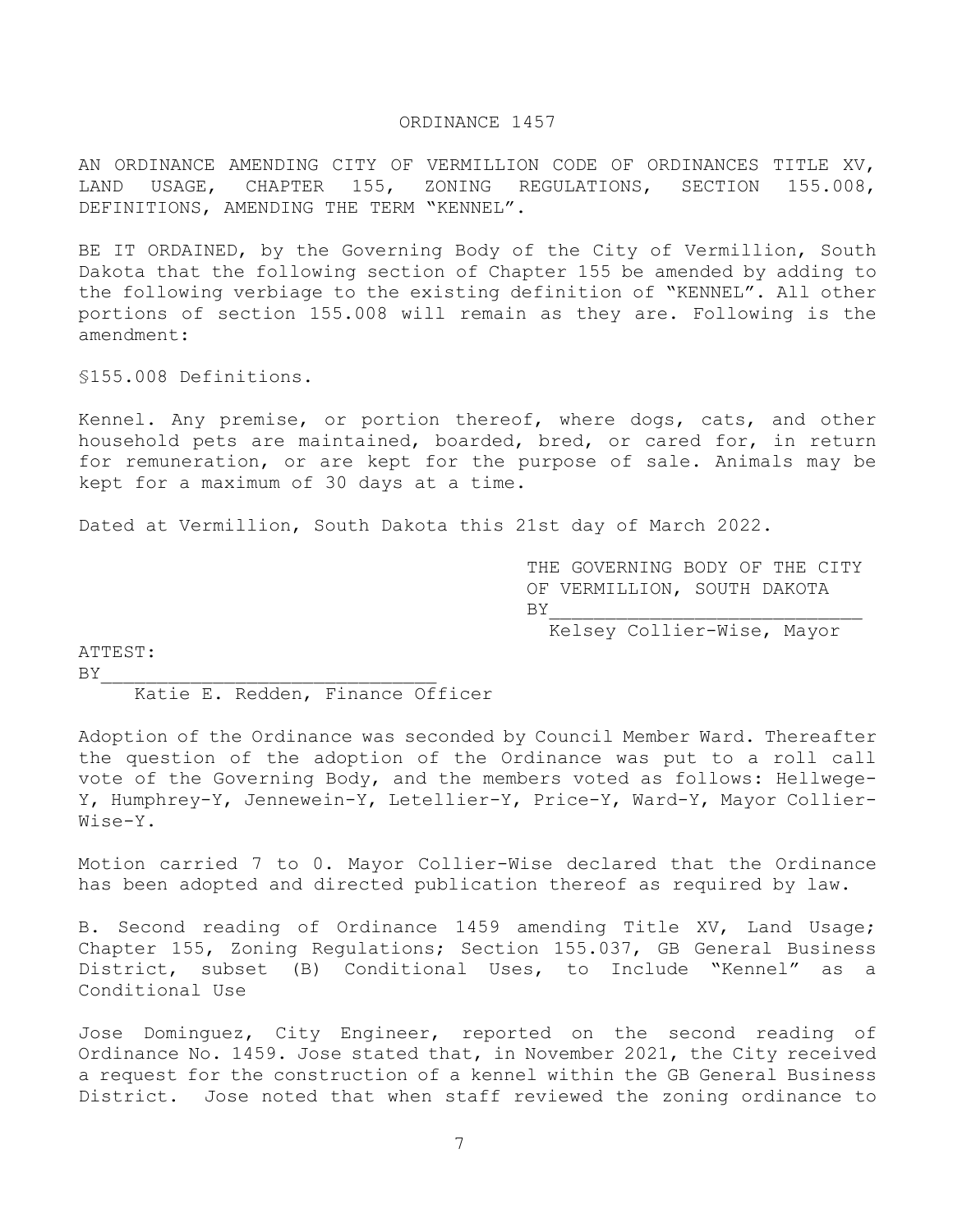ensure that the use was allowed, it was discovered that "kennels" are not allowed within General Business zoning district as a stand-alone use. Jose noted that the only way a "kennel" is allowed is in conjunction with veterinary clinics. Jose stated that the Planning and Zoning Commission (Commission) meeting on February 14, 2022 addressed the issue and staff was directed to commence City initiated zoning amendments. Jose noted that the zoning amendments would modify the definition of the word "kennel" and would place "kennels" as conditional uses in the GI General Industrial and GB General Business Districts.

Jose noted that the current Zoning Ordinance was adopted in 2019 which amended the 2008 zoning ordinance. Jose stated that, in the 2008 ordinance, "kennels" were a conditional use in the GB General Business District and required that "kennels" be no closer than 1,000-feet to residential uses. Jose noted that the separation distance was reduced in 2012 from 1,000-feet to 150-feet and the latest adoption of the zoning ordinance does not include "kennels" as a stand-alone use. Jose noted that staff was not able to find any reference regarding the removal of the use within any Commission or City Council minutes.

Jose noted that this amendment is Staff's proposal to place kennels as a conditional use in the GB General Business District. Jose noted that, besides allowing kennels as conditional uses, the amendment will also require that kennels be at least 150-feet away from residential districts and this would be measured from building to building. Jose stated that it should be noted that "Small Animal Veterinarians" are also a conditional use within the General Business District which this use also includes kenneling, and they also have the same distance restriction.

Jose stated that the Planning and Zoning Commission considered this item at their February 28, 2022 meeting and the Commission unanimously recommended that the City Council adopt the ordinance as presented. Jose noted that first reading was read at the March 7, 2022 meeting and no changes have been made since that reading.

## 84-22

Second reading of title to Ordinance No. 1459, entitled amending Title XV, Land Usage; Chapter 155, Zoning Regulations; Section 155.037, GB General Business District, subset (B) Conditional Uses, to Include "Kennel" as a Conditional Use for the City of Vermillion, South Dakota

Mayor Collier-Wise read the title to the above-named Ordinance, and Council Member Hellwege moved adoption of the following:

BE IT RESOLVED that the minutes of this meeting shall show that the title to the proposed Ordinance No. 1459 entitled amending Title XV, Land Usage; Chapter 155, Zoning Regulations; Section 155.037, GB General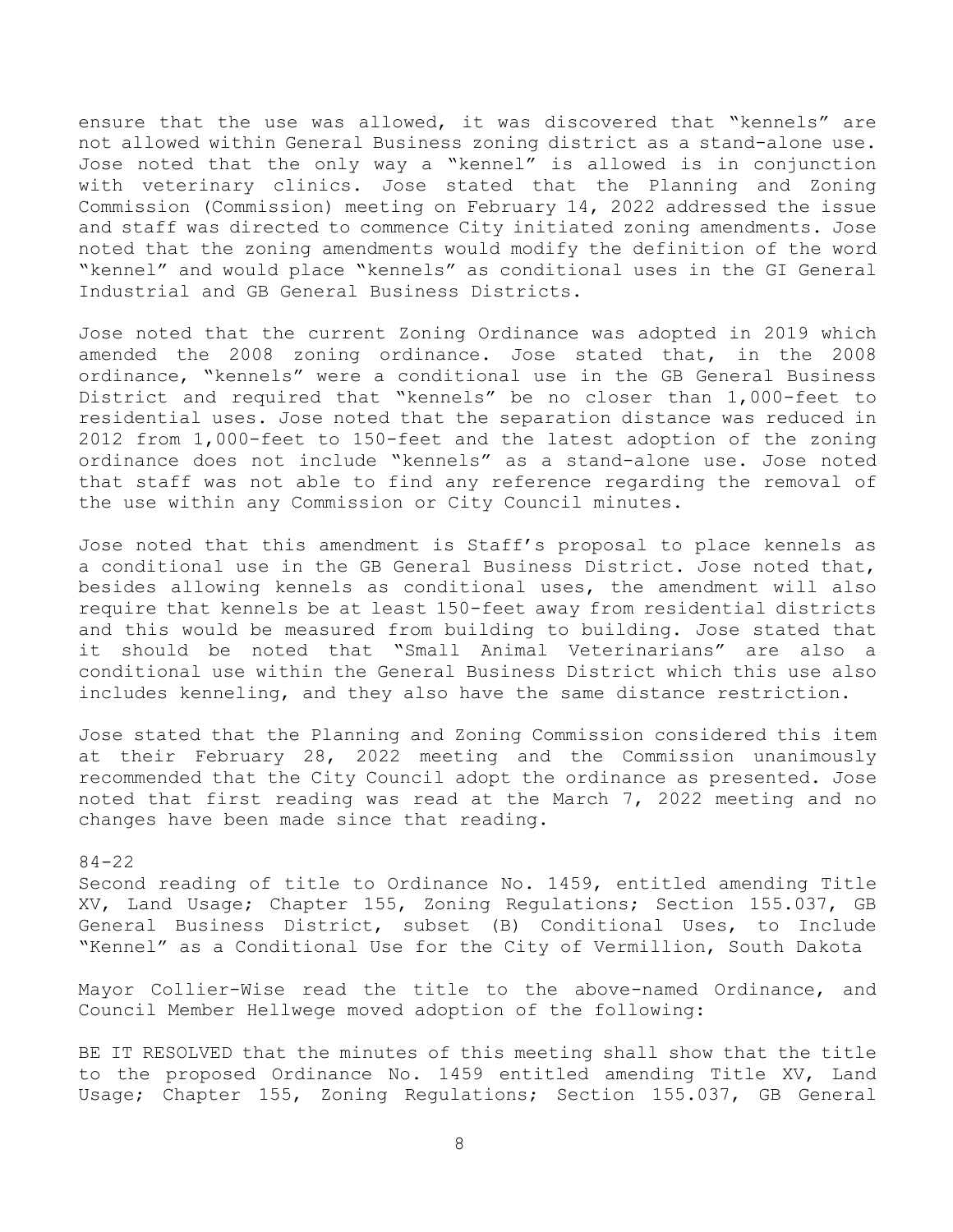Business District, subset (B) Conditional Uses, to Include "Kennel" as a Conditional Use was first read and the Ordinance considered substantially in its present form and content at a regularly called meeting of the Governing Body on the 7th day of March, 2022 and that the title was again read at this meeting, being a regularly called meeting of the Governing Body on this 21st day of March, 2022 at the City Hall Council Chambers in the manner prescribed by SDCL 9-19-7 as amended.

BE IT RESOLVED and ordained that said Ordinance be adopted to read as follows:

## ORDINANCE 1459

AN ORDINANCE AMENDING CITY OF VERMILLION CODE OF ORDINANCES TITLE XV, LAND USAGE; CHAPTER 155, ZONING REGULATIONS; SECTION 155.037, GB GENERAL BUSINESS DISTRICT, (B) CONDITIONAL USES, TO INCLUDE "KENNEL" AS A CONDITIONAL USE.

BE IT ORDAINED, by the Governing Body of the City of Vermillion, South Dakota that the following section of Chapter 155 be amended by including "Kennel" use as a conditional use. All other portions of section 155.037 (B) will remain as they are. Following is the amendment:

§155.037 GB GENERAL BUSINESS DISTRICT

(B) CONDITIONAL USES.

| Conditional Use | Applicable Standards                                                                                                                |  |  |
|-----------------|-------------------------------------------------------------------------------------------------------------------------------------|--|--|
| Kennel          | Located 150 feet from residential<br>district area. (measured from the<br>closest point of the outside walls of<br>both structures) |  |  |
|                 | SS 155.070, 155.072, 155.073, 155.077,<br>155.095(A)                                                                                |  |  |

Dated at Vermillion, South Dakota this 21st day of March, 2022.

THE GOVERNING BODY OF THE CITY OF VERMILLION, SOUTH DAKOTA  $BY$ 

Kelsey Collier-Wise, Mayor

ATTEST:

 $BY$ 

Katie E. Redden, Finance Officer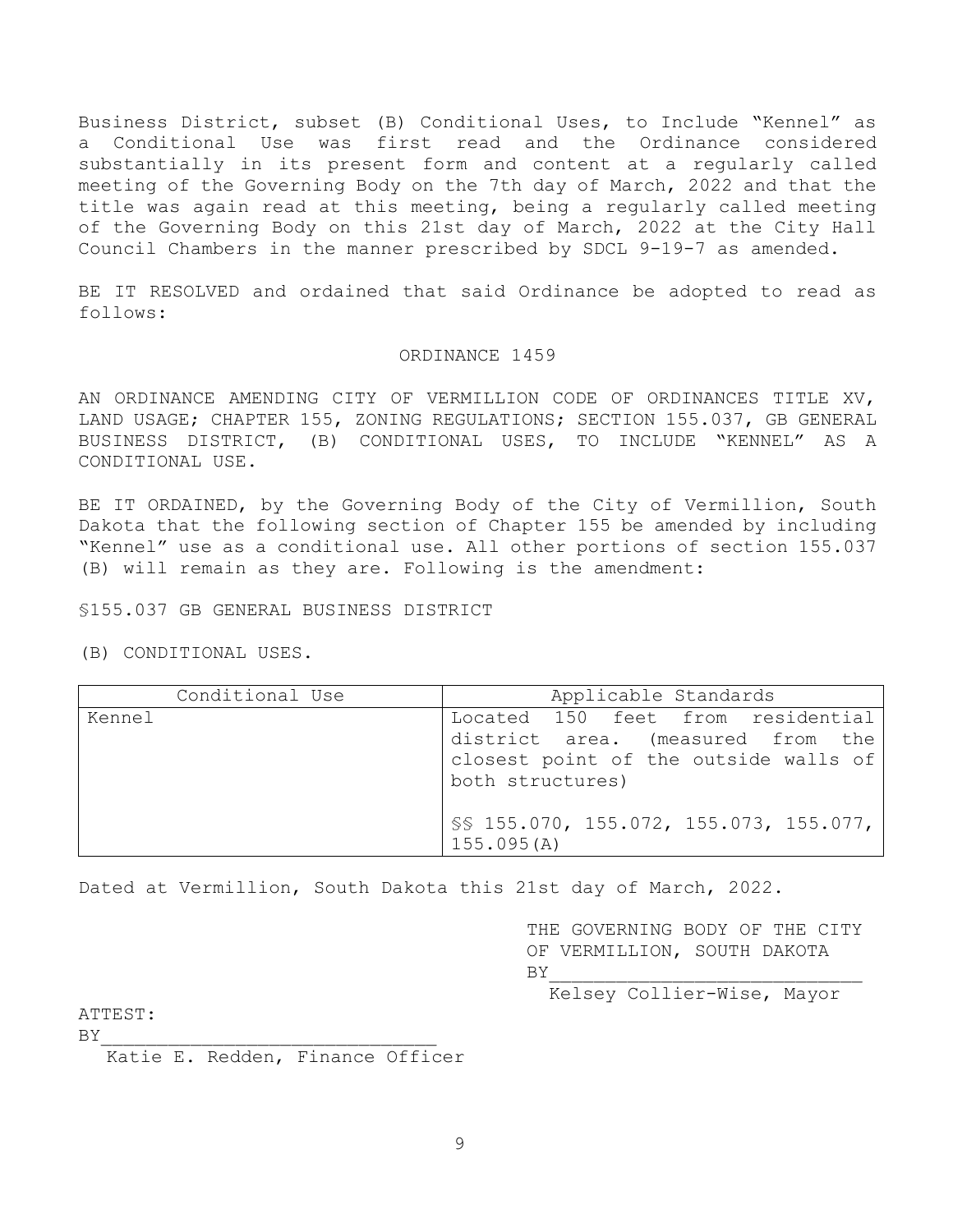Adoption of the Ordinance was seconded by Council Member Jennewein. Thereafter the question of the adoption of the Ordinance was put to a roll call vote of the Governing Body, and the members voted as follows: Hellwege-Y, Humphrey-Y, Jennewein-Y, Letellier-Y, Price-Y, Ward-Y, Mayor Collier-Wise-Y.

Motion carried 7 to 0. Mayor Collier-Wise declared that the Ordinance has been adopted and directed publication thereof as required by law.

C. Second reading of Ordinance 1458 amending Title XV, Land Usage; Chapter 155, Zoning Regulations; Section 155.039, GI General Industrial District, subset (B) Conditional Uses, to Include "Kennel" as a Conditional Use

Jose Dominguez, City Engineer, reported on the second reading of Ordinance No. 1458. Jose stated that, in November 2021, the City received a request for the construction of a kennel within the GB General Business District. Jose noted that when staff reviewed the zoning ordinance to ensure that the use was allowed, it was discovered that "kennels" are not allowed within General Business Zoning District as a stand-alone use. Jose noted that the only way a "kennel" is allowed is in conjunction with veterinary clinics. Jose stated that the Planning and Zoning Commission (Commission) meeting on February 14, 2022 addressed the issue and staff was directed to commence City initiated zoning amendments. Jose noted that the zoning amendments would modify the definition of the word "kennel" and would place "kennels" as conditional uses in the GI General Industrial and GB General Business Districts.

Jose noted that the current Zoning Ordinance was adopted in 2019 which amended the 2008 zoning ordinance. Jose stated that, in the 2008 ordinance, "kennels" were a conditional use in the GB General Business District and required that "kennels" be no closer than 1,000-feet to residential uses. Jose noted that the separation distance was reduced in 2012 from 1,000-feet to 150-feet and the latest adoption of the zoning ordinance does not include "kennels" as a stand-alone use. Jose noted that staff was not able to find any reference regarding the removal of the use within any Commission or City Council minutes.

Jose noted that this amendment is Staff's proposal to place kennels as a conditional use in the GI General Industrial District. Jose noted that placing the use in this district, in addition to the GB General Business District, will increase the locations where a possible kenneling business may operate. Jose stated that, besides allowing kennels as conditional uses, the amendment will also require that kennels be at least 150-feet away from residential districts and would be measured from building to building.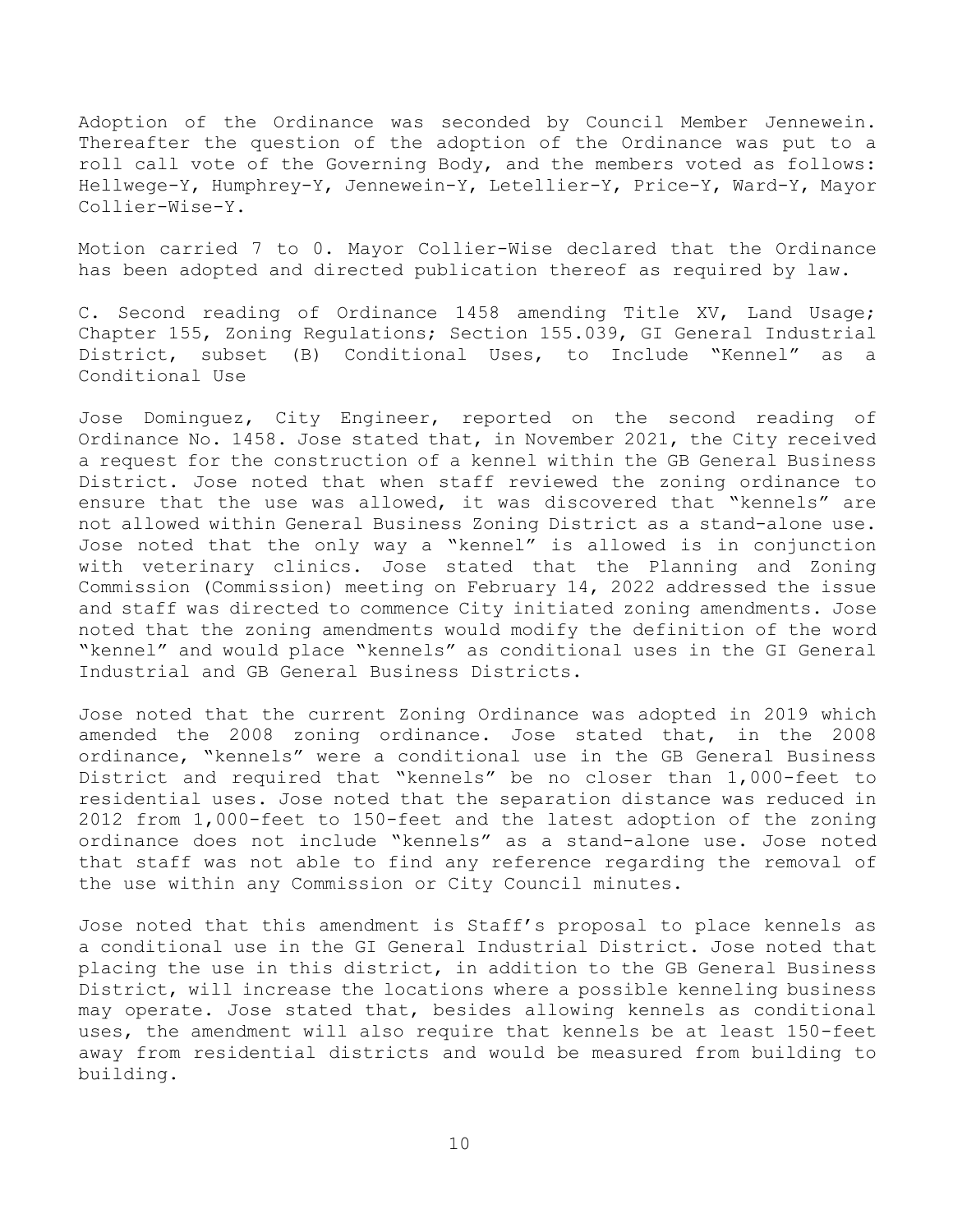Jose stated that the Planning and Zoning Commission considered this item at their February 28, 2022 meeting and the Commission unanimously recommended that the City Council adopt the ordinance as presented. Jose noted that first reading was read at the March 7, 2022 meeting and no changes have been made since that reading.

## 85-22

Second reading of Ordinance No. 1458, amending Title XV, Land Usage; Chapter 155, Zoning Regulations; Section 155.039, GI General Industrial District, subset (B) Conditional Uses, to Include "Kennel" as a Conditional Use

Mayor Collier-Wise read the title to the above-named Ordinance, and Council Member Ward moved adoption of the following:

BE IT RESOLVED that the minutes of this meeting shall show that the title to the proposed Ordinance No. 1458 entitled amending Title XV, Land Usage; Chapter 155, Zoning Regulations; Section 155.039, GI General Industrial District, subset (B) Conditional Uses, to Include "Kennel" as a Conditional Use was first read and the Ordinance considered substantially in its present form and content at a regularly called meeting of the Governing Body on the 7th day of March, 2022 and that the title was again read at this meeting, being a regularly called meeting of the Governing Body on this 21st day of March, 2022 at the City Hall Council Chambers in the manner prescribed by SDCL 9-19-7 as amended.

BE IT RESOLVED and ordained that said Ordinance be adopted to read as follows:

# ORDINANCE 1458

AN ORDINANCE AMENDING CITY OF VERMILLION CODE OF ORDINANCES TITLE XV, LAND USAGE, CHAPTER 155, ZONING REGULATIONS, SECTION 155.039, GI GENERAL INDUSTRIAL DISTRICT, (B) CONDITIONAL USES, TO INCLUDE "KENNEL" AS A CONDITIONAL USE.

BE IT ORDAINED, by the Governing Body of the City of Vermillion, South Dakota that the following section of Chapter 155 be amended by including "Kennel" as a conditional use. All other portions of section 155.039 (B) will remain as they are. Following is the amendment:

§155.039 GI GENERAL INDUSTRIAL DISTRICT

(B) CONDITIONAL USES.

| Applicable Standards<br>Conditional Use |
|-----------------------------------------|
|-----------------------------------------|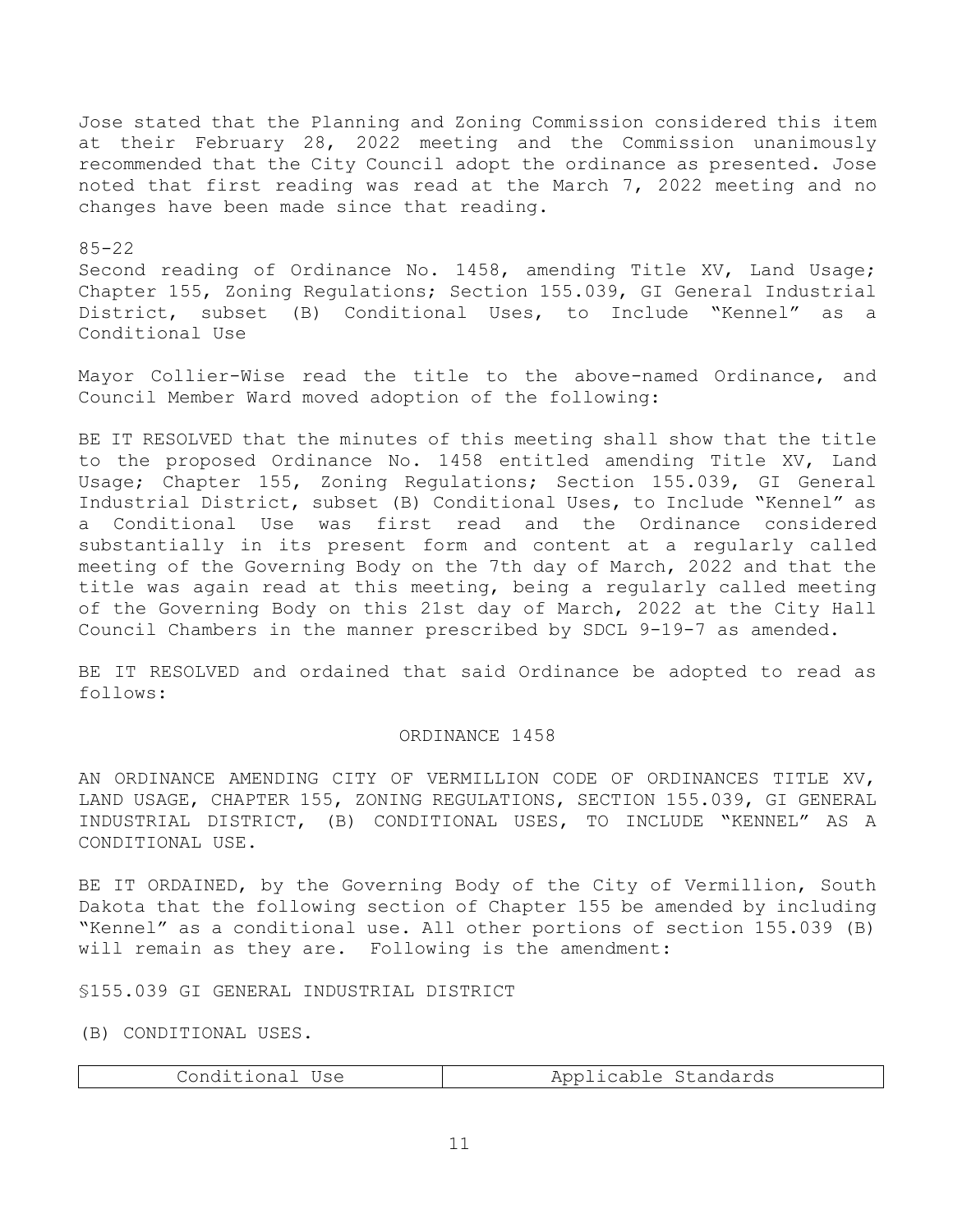| Kennel | Located 150 feet from residential                         |
|--------|-----------------------------------------------------------|
|        | district area. (measured from the                         |
|        | closest point of the outside walls of<br>both structures) |
|        | $SS$ 155.070, 155.072, 155.073, 155.077,<br>155.095(A)    |

Dated at Vermillion, South Dakota this 21st day of March 2022.

THE GOVERNING BODY OF THE CITY OF VERMILLION, SOUTH DAKOTA  $BY$ Kelsey Collier-Wise, Mayor

ATTEST:

 $BY$ 

Katie E. Redden, Finance Officer

Adoption of the Ordinance was seconded by Council Member Hellwege. Thereafter the question of the adoption of the Ordinance was put to a roll call vote of the Governing Body, and the members voted as follows: Hellwege-Y, Humphrey-Y, Jennewein-Y, Letellier-Y, Price-Y, Ward-Y, Mayor Collier-Wise-Y.

Motion carried 7 to 0. Mayor Collier-Wise declared that the Ordinance has been adopted and directed publication thereof as required by law.

8. New Business

A. First Reading of Proposed Ordinance 1460 Amending Title XI, Business Regulations; Chapter 114, Transportation Network Drivers and Companies; Sections 114.02 and 114.06 Amending the Taxicab License/Application Requirements and Requiring a Rate Card

Stone Conley, Assistant to the City Manager, reported on Ordinance No. 1460 amending the taxicab License/Application requirements. Stone noted that, at the April 5, 2021 noon meeting, the City Council reviewed some proposed changes to the current Transportation Network Company (TNC) and Taxi regulations. Stone stated that during this meeting the City Council provided direction on this topic. Stone noted that, at the March 7, 2022 noon meeting, the City Council reviewed the proposed changes to TNC and Taxicab regulations and expressed interest in moving the item forward. Stone noted that the current Taxi regulation was originally implemented in 1975 and last amended in 2019 to add TNCs. Stone stated that this proposed amendment in the regulations of TNC and Taxi businesses would modify requirements for owners, operators, agents, and employees. Stone noted that these requirements address of the storage location of all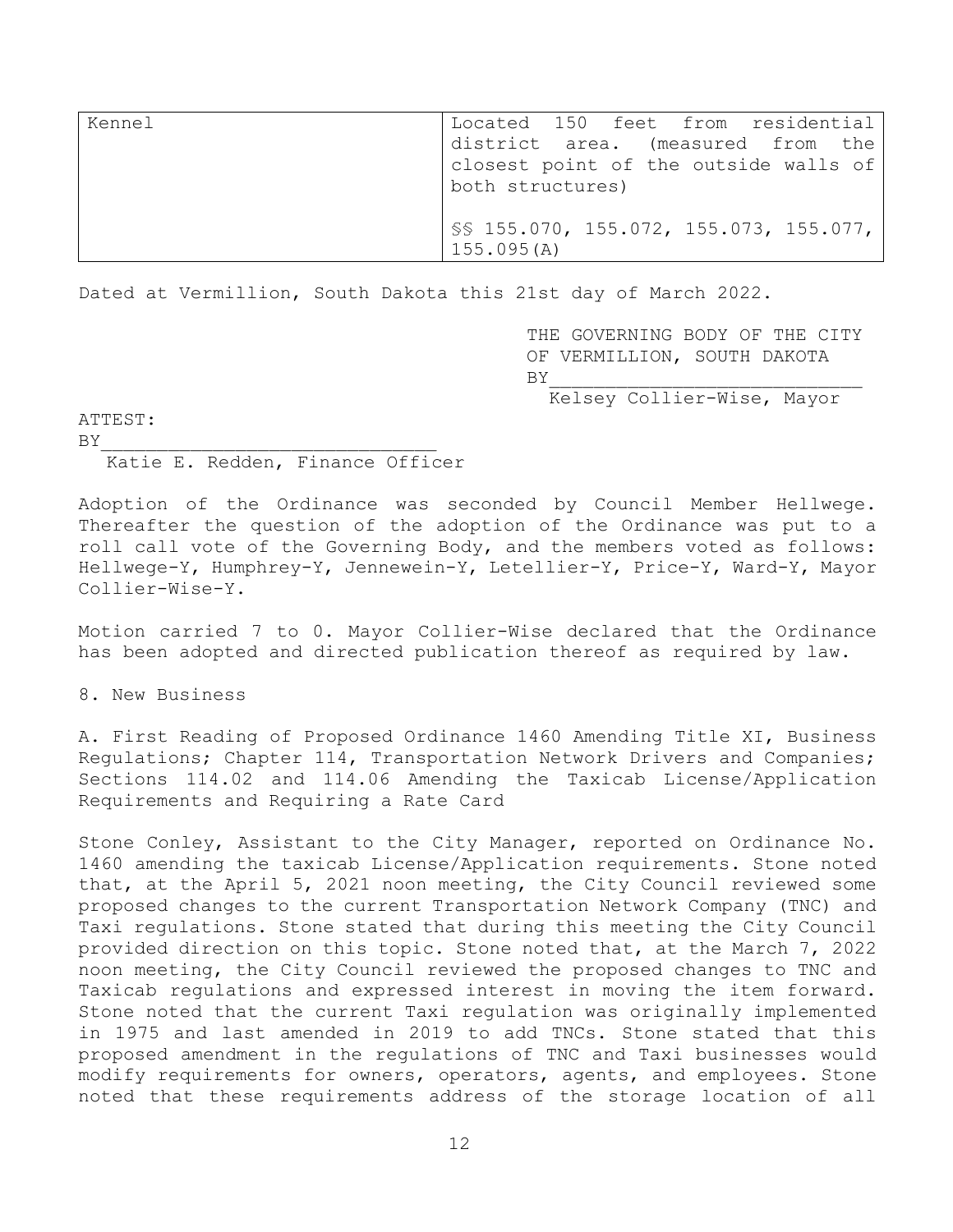fleet vehicles and, if the location ceases use, the company must notify the City within five business days. Stone stated that a signed DCI and FBI statement alongside background checks ensuring that none of those in the application were convicted of any state or municipal driving or vehicle-related petty offense or class 2 misdemeanor violations within the last three (3) years, or convicted of any class 1 misdemeanor or felony or non-driving municipal ordinance within the last seven (7) years, the nature of the offense(s), and the punishment or penalty assessed therefor must be provided to the City. Stone noted that it would also be required for all new employees hired after the initial licensing installation to submit to FBI and DCI background checks. Stone stated that each taxicab vehicle will have to keep a daily log listing date, time, trip origination address, and trip destination address and be available for inspection upon request from the City and must be maintained for the period of one year.

#### 86-22

Mayor Collier-Wise read the title to the above-mentioned Ordinance and Council Member Hellwege moved adoption of the following Resolution:

BE IT RESOLVED that the minutes of this meeting shall show that the title to proposed Ordinance No. 1460 entitled Amending Title XI, Business Regulations; Chapter 114, Transportation Network Drivers and Companies; Sections 114.02 and 114.06 Amending the Taxicab License/Application Requirements and Requiring a Rate Card of the City of Vermillion, South Dakota has been read and the Ordinance has been considered for the first time in its present form and content at this meeting being a regularly called meeting of the Governing Body of the City on this 21st day of March, 2022 at the Council Chambers in City Hall in the manner prescribed by SDCL 9-19-7 as amended.

The motion was seconded by Council Member Ward. After discussion the question of adoption of the Resolution was put to a vote of the Governing Body and 7 members voted in favor of and 0 members voted in opposition to the motion. Mayor Collier-Wise declared the motion adopted.

B. First reading of Proposed Ordinance 1461 Amending Title VII, Traffic Code; Chapter 70, General Traffic and Parking Regulations, Section 70.072, Prohibited in Certain Places, Adding End of Driveway Parking

Stone Conley, Assistant to the City Manager, reported on Ordinance No. 1461 to amend general traffic and parking regulations to include end of driveway parking. Stone noted that, at the January 18, 2022 and March 7, 2022 noon meeting, the City Council learned more regarding end of driveway parking. Stone stated that Staff was then directed to create a proposed ordinance utilizing the newly described language. Stone noted that the current parking regulations were adopted in 1975 and last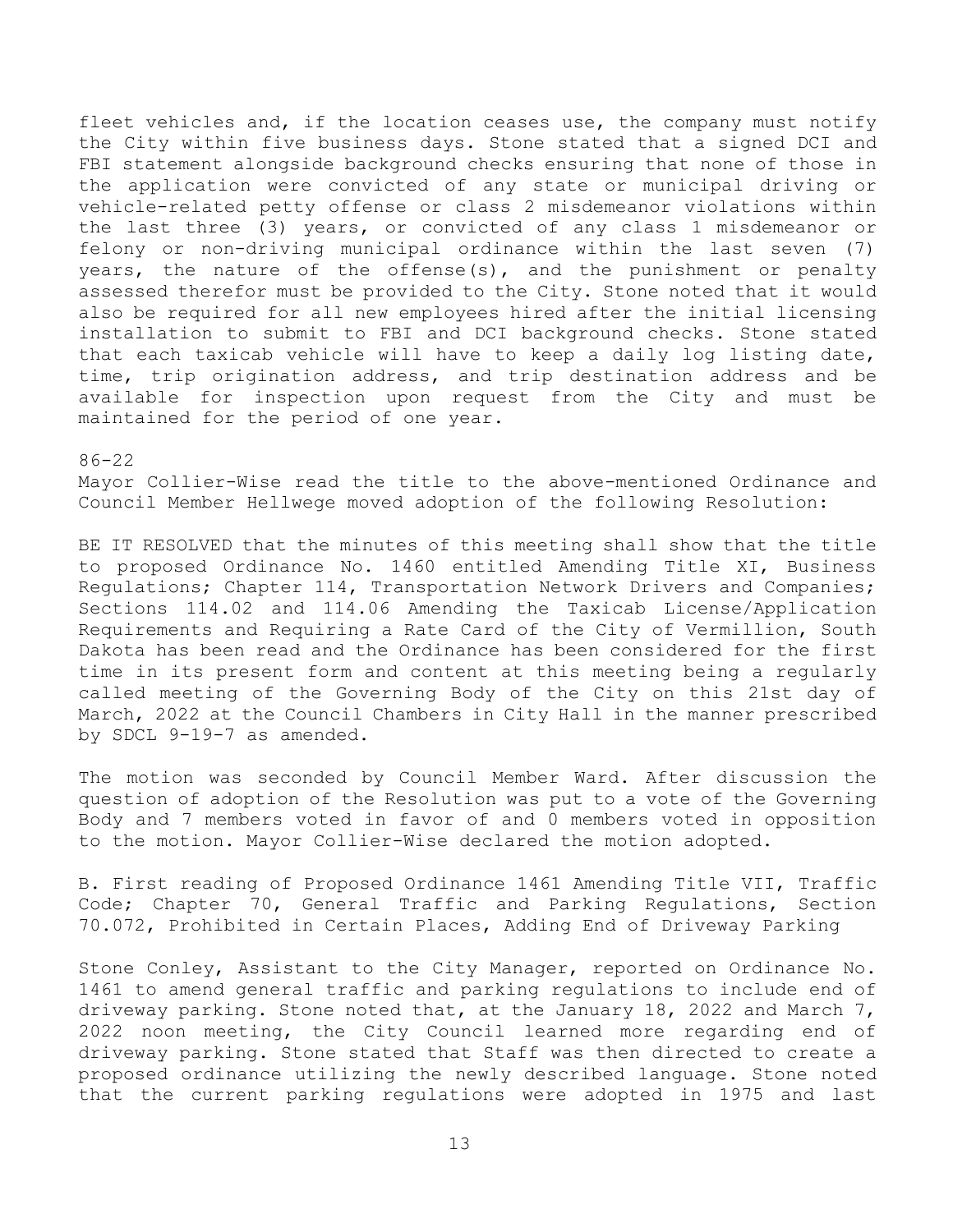amended on January 4, 2021. Stone stated that Section 70.072 Prohibited in Certain Places, is the section of code allowing for the City to enforce parking violations. Currently, end of driveway parking is not specifically defined or clear in the code. Stone noted that proposed Ordinance No. 1461 would amend the code clarifying necessary language to enforce offenses regarding end of driveway parking. Stone stated that

this would include the three (3) feet of either side of a public or private driveway entrance or an alleyway access. Stone noted that driveway entrance is also to include the flared end or driveway return.

# 87-22

Mayor Collier-Wise read the title to the above-mentioned Ordinance and Council Member Ward moved adoption of the following Resolution:

BE IT RESOLVED that the minutes of this meeting shall show that the title to proposed Ordinance No. 1461 entitled Amending Title VII, Traffic Code; Chapter 70, General Traffic and Parking Regulations, Section 70.072, Prohibited in Certain Places, Adding End of Driveway Parking of the City of Vermillion, South Dakota has been read and the Ordinance has been considered for the first time in its present form and content at this meeting being a regularly called meeting of the Governing Body of the City on this 21st day of March, 2022 at the Council Chambers in City Hall in the manner prescribed by SDCL 9-19-7 as amended.

The motion was seconded by Council Member Humphrey. After discussion the question of adoption of the Resolution was put to a vote of the Governing Body and 7 members voted in favor of and 0 members voted in opposition to the motion. Mayor Collier-Wise declared the motion adopted.

C. Resolution authorizing application for financial assistance from the South Dakota DANR for the Tom Street Lift Station Project

Katie Redden, Finance Officer, reported on a resolution authorizing application for financial assistance for the Tom Street Lift Station. Katie noted that the 2023 budget will include the Tom Street Lift Station Improvements Project at an estimated cost of \$1,075,000. Katie stated that the project will be funded from a State Revolving Loan (SRF), ARPA Money, and City Sewer Fund reserves. Katie noted that there is a possibility that ARPA could provide an additional grant match, but the guidelines are not finalized. Katie stated that the City Council has applied to have the project included on the State Water Plan, which was approved by the Department of Agriculture and Natural Resources (DANR) in November of 2020 and earlier on this agenda held a public hearing that is required before applying to the DANR for a SRF loan.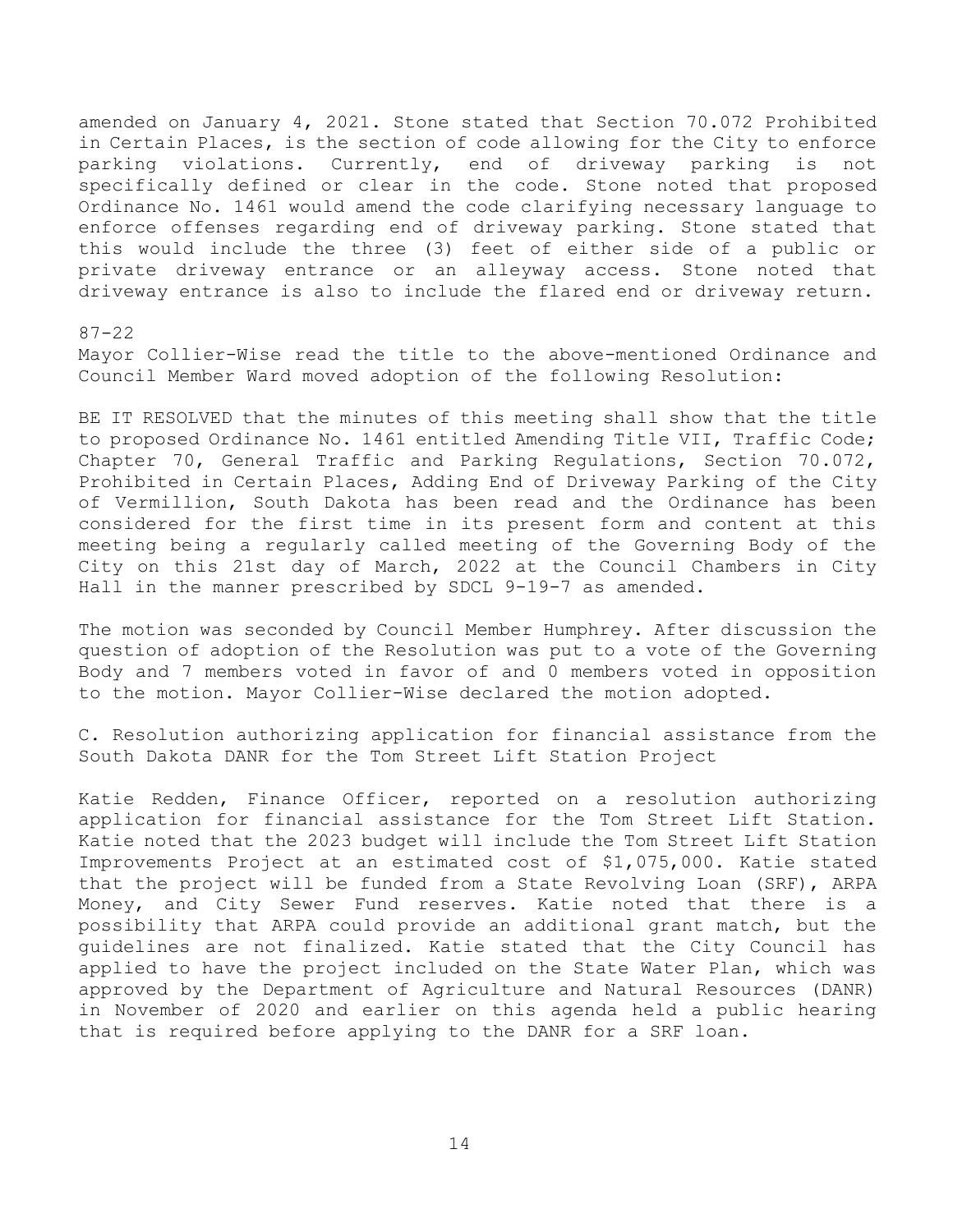88-21 After reading the same once, Council Member Price moved adoption of the following:

# RESOLUTION AUTHORIZING AN APPLICATION FOR FINANCIAL ASSISTANCE, AUTHORIZING THE EXECUTION AND SUBMITTAL OF THE APPLICATION, AND DESIGNATING AUTHORIZED REPRESENTATIVES TO CERTIFY AND SIGN PAYMENT REQUESTS

WHEREAS, the City of Vermillion (City) has determined it is necessary to proceed with improvements to its sanitary sewer system, including but not limited to replacement of the Tom Street Lift Station (Project); and

WHEREAS, the City has determined that financial assistance will be necessary to undertake the Project and an Application for financial assistance to the South Dakota Board of Water and Natural Resources (Board) will be prepared; and

WHEREAS, it is necessary to designate an authorized representative to execute and submit the Application on behalf of the City and to certify and sign payment requests in the event financial assistance is awarded for the Project.

NOW, THEREFORE, BE IT RESOLVED, by the Governing Body of the City of Vermillion, South Dakota, at a regular meeting thereof in the Council Chambers of said City at 7:00 p.m. on the 21st day of March 2022, that the Application by the City is approved to be submitted as follows:

- A. The City hereby approves the submission of an Application for financial assistance in an amount not to exceed \$1,075,000 from the Board for the Project; and
- B. The Mayor or City Manager are hereby authorized to execute the Application and submit it to the Board, and to execute and deliver such other documents and perform all acts necessary to effectuate the Application for financial assistance; and
- C. The Mayor or City Manager are hereby designated as authorized representatives of the City to do all things on its behalf to certify and sign payment requests in the event financial assistance is awarded for the Project.

Adopted at Vermillion, South Dakota, this 21st day of March 2022.

15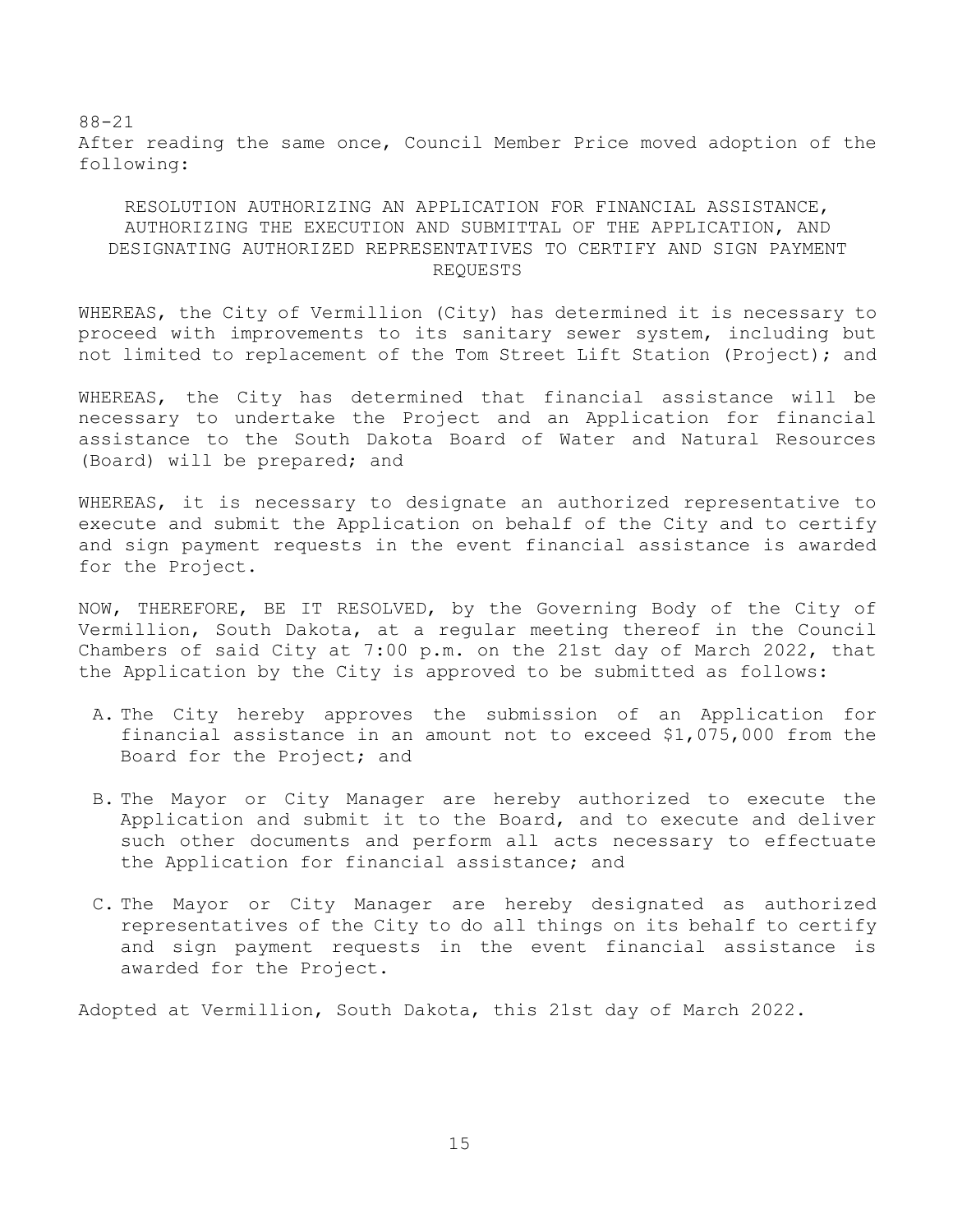THE GOVERNING BODY OF THE CITY OF VERMILLION, SOUTH DAKOTA  $By:$ 

Kelsey Collier-Wise, Mayor

Attest:  $By:$ 

## Katie E. Redden, Finance Officer

The motion was seconded by Council Member Hellwege. Discussion followed and the question of the adoption of the Resolution was presented for a vote of the Governing Body. 7 members voted in favor of and 0 members voted in opposition to the Resolution. Mayor Collier-Wise declared that the Resolution was adopted.

D. Vacate Utility Easement between Lots 8 and 9, Block 6, Bliss Pointe Addition, City of Vermillion, Clay County, South Dakota

Jose Dominguez, City Engineer, reported on a utility easement to be vacated. Jose noted that, on February 23, 2022, Mart Brothers Construction applied for a conditional use permit for the construction of two attached single-family dwellings in the Bliss Pointe Addition. Jose stated that the Planning and Zoning Commission approved the conditional use permit for the construction of the two attached singlefamily dwellings at their March 14, 2022 meeting. Jose noted that, besides the conditional use permit process with the City's Planning and Zoning Commission, the applicant would also be required to vacate a utility easement that would be located under the new dwellings if they are constructed. Jose stated that construction of structures is not allowed to occur over utility easements or public rights-of-way. Jose stated that there is a statutory process that must be followed when vacating public rights-of-way, but, there is nothing similar for vacating utility easements. Jose noted that what the City has done in the past is to contact the utility companies to ensure that no utilities are in the easement being vacated. Jose stated that, after it is known that no utilities are present in the easement, City Council is asked to consider the vacation of the easement. Jose noted that, in this instance, the contractor is asking for the utility easement between Lots 8 and 9 of Block 6 to be vacated. Jose stated that the contractor contacted all known utilities and none of the utilities are located within the easement proposed to be vacated.

#### 89-22

Council Member Price moved approval of the Vacate Utility Easement between Lots 8 and 9, Block 6, Bliss Pointe Addition, City of Vermillion, Clay County, South Dakota. Council Member Hellwege seconded the motion. Motion carried 7 to 0. Mayor Collier-Wise declared the motion adopted.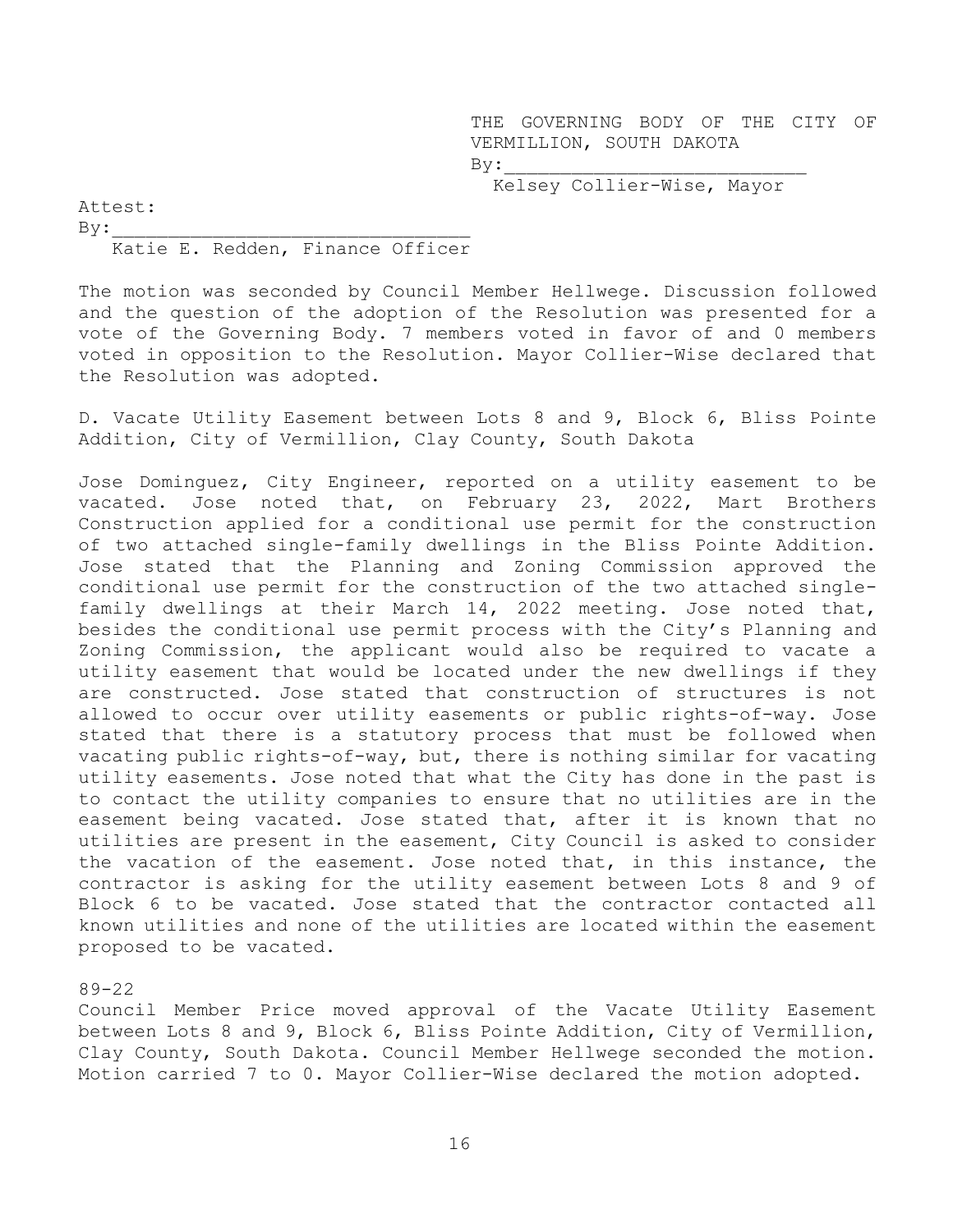#### E. 2021 Unaudited Annual Report

Katie Redden, Finance Officer, reviewed the 2021 Unaudited Financial Report for the City and answered questions of the City Council on the report. Katie noted that the City Council would need to acknowledge receipt of the report and a copy will be sent to the Department of Legislative Audit and the required portions will be published. Katie stated that the report will be audited by Williams & Company later this year. Discussion followed.

90-22

Council Member Price moved to accept the 2021 Unaudited Annual Report. Council Member Jennewein seconded the motion. Motion carried 7 to 0. Mayor Collier-Wise declared the motion adopted.

F. Consolidated Board of Equalization appointments

Katie Redden, Finance Officer, reported that, as part of the Consolidated Board of Equalization agreement between the County, City and School, the City needs to appoint three members to serve on the Consolidated Board of Equalization that will meet April 12th and, if needed, another day later in April. Katie noted that the appointment should include that the remaining Council members will serve as alternates if one of the members is unable to serve. Discussion followed with Council Member Humphrey, Hellwege and Mayor Collier-Wise volunteering to serve.

## 91-22

Council Member Ward moved approval of the appointment of Council Member Humphrey, Hellwege and Mayor Collier-Wise to serve on the Consolidated Board of Equalization with the remaining members to serve as alternates. Council Member Hellwege seconded the motion. Motion carried 7 to 0. Mayor Collier-Wise declared the motion adopted.

9. Bid Openings

A. Clean-up of Bike Trail from 12th Street to Morse Street Quote

Jose Dominguez, City Engineer, reported on a quote to clean-up the bike trail from 12th Street to Morse Street. Jose noted that, in 2010, the City had to close the bike trail from 12th Street to West Street due to the riverbank eroding after flood events. Jose noted that, since 2010, the City has been working with the State to reconstruct the portions of the trail that fell into the river. Jose stated that, with the strong possibility of the bike trail being reconstructed from Morse Street to West Street this year, Staff inspected the bike trail from 12th Street to Morse Street to evaluate the condition of the existing bike trail. Jose stated that the inspection performed by Staff was done towards the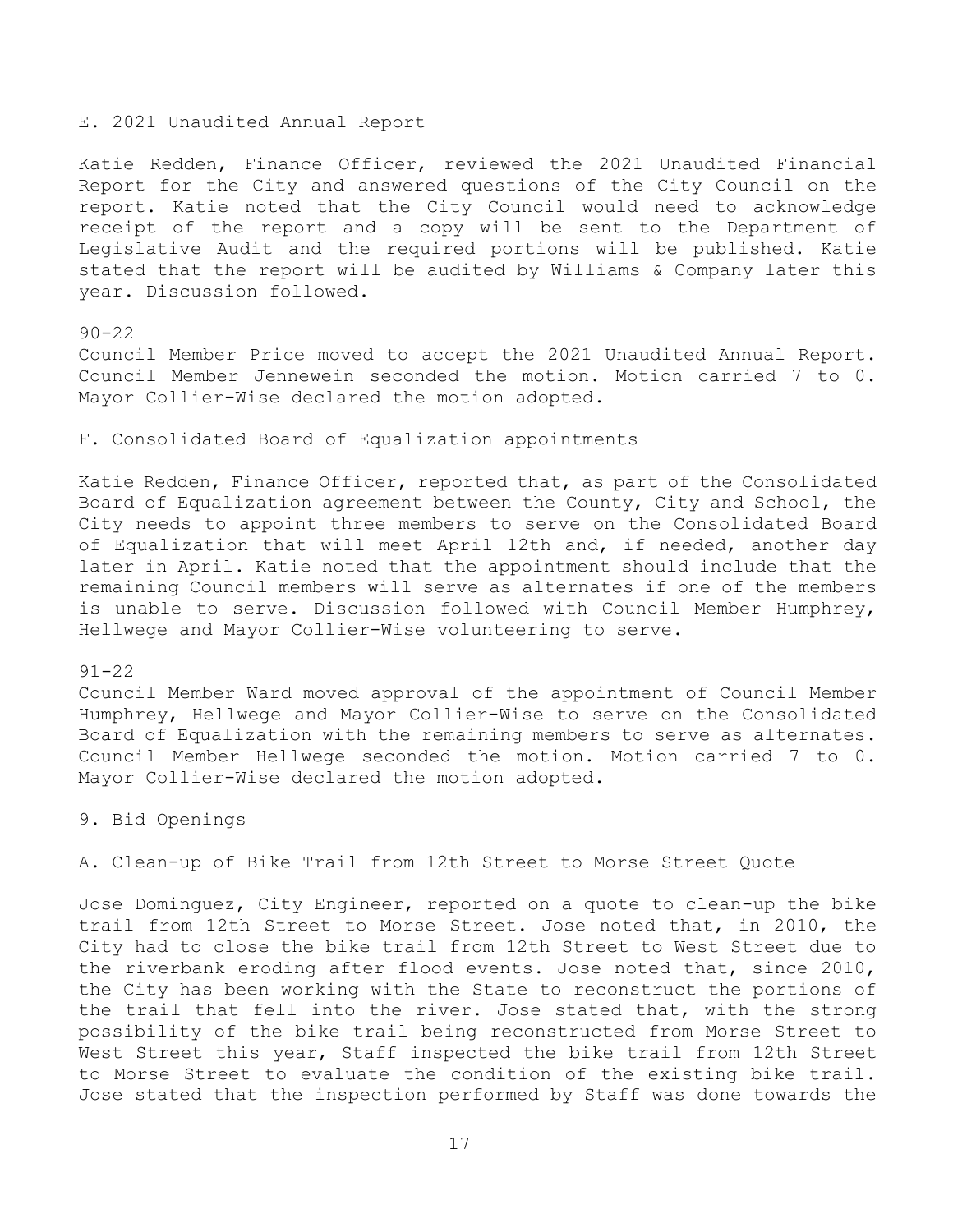end of 2021 and during the inspection it was found that the recent floods deposited a considerable amount of sediment on a portion of the existing bike trail. Jose noted that, additionally, the fence along the section of the bike trail has also been damaged by vegetation growth and the flood event. Jose stated that, to have a traversable trail from Cotton Park to West Street, the section of trail between 12th Street and Morse Street should be cleaned of any vegetation and sedimentation. Jose noted that staff contacted two local contractors for a quote for the removal of sediment from the bike trail, the removal of vegetation (trees mainly) from 3 feet from either side of the bike trail, and the removal of portions of the chain link fence that are blocking the bike trail. Jose stated that the two quotes were: Walker Construction for \$4,278.90 and Martinson Construction for \$9,690.

# 92-22

Council Member Ward moved approval of accepting the quote from Walker Construction. Council Member Price seconded the motion. Motion carried 7 to 0. Mayor Collier-Wise declared the motion adopted.

10. City Manager's Report

A. John noted that the City had first reading of Ordinance No. 1423 in October 2020. This ordinance addresses the Emerald Ash Borer as it pertains to the definition of a nuisance tree, tree care, and tree removal. Second reading of the ordinance has not taken place. As the borer was recently found closer to Vermillion, we want to remind the public of the upcoming ordinance. No date for the second reading of the Ordinance has been set yet.

B. John stated that petition packets for one of the five City Council seats are available in the City Finance Office. Petitions are due by 5:00 p.m. on Tuesday, March 29, 2022. The municipal election will be on Tuesday, June 7, 2022.

C. John noted that the Tree Board meets on Wednesday, March 23, 2022 at 9:30 a.m. in the John "Jack" Powell Conference Room at City Hall.

D. John noted that Kidder Street from Court Street to Market Street will be closed this Saturday, March 26, 2022 from 9:00 a.m. to 6:00 p.m. for the Polar Plunge and Law Enforcement Torch Run.

E. John noted that the Planning Commission meets on Monday, March 28th at 5:30 p.m. in the John "Jack" Powell Conference room at City Hall. They will be considering a Final Plat of the Spady Addition.

F. John stated that spring hours for the Solid Waste Department begin in April. The Landfill and Recycling Center will each be open on the second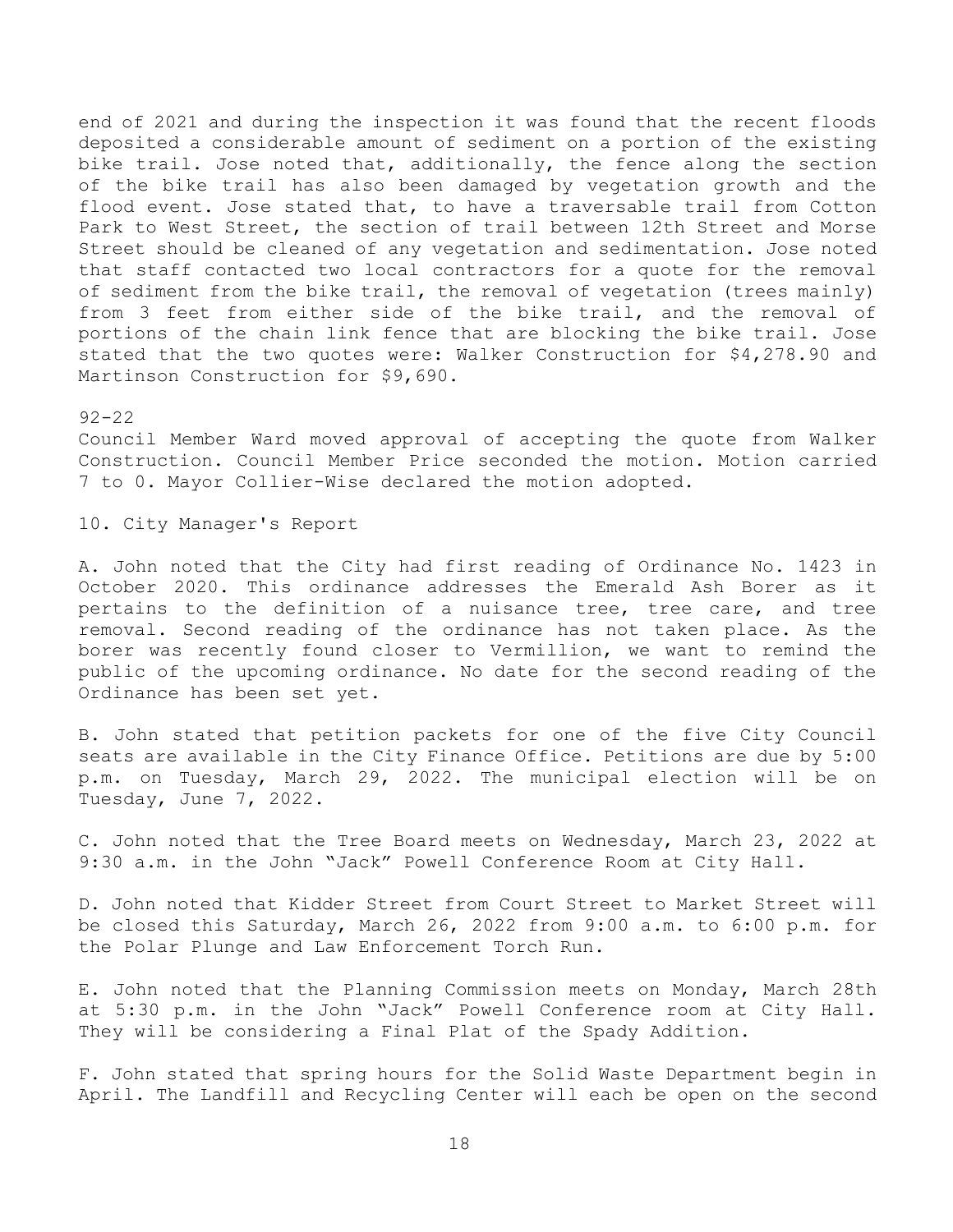and fourth Saturdays of the month. The landfill will be open from 8:00 a.m. to noon and the Recycling Center will be open from 9:00 a.m. to noon. April 9th is the first Saturday these hours will be in place.

G. John stated that Household Hazardous Waste Collection will be at the Recycling Center, 840 N. Crawford Road, on Friday, April 22nd from 2:00 p.m. to 6:00 p.m. Cost is \$10 per vehicle.

# PAYROLL ADDITIONS AND CHANGES

Police Admin: Melissa Schmidt \$18.30/hr; Recreation: Rebecca Worshman \$10.00/hr; Golf Maintenance: Rodney Oberle \$11.00/hr; Curbside Recycling: Jessica Lovett \$18.35/hr; Volunteer Firefighter: Kyle Moser

11. Invoices Payable

93-22

Council Member Hellwege moved approval of the following invoices:

|                                           | A & B BUSINESS, INC COPIER CONTRACT/COPIES            | 190.95   |
|-------------------------------------------|-------------------------------------------------------|----------|
| AMAZON BUSINESS                           | SUPPLIES                                              | 402.37   |
| ARAMARK UNIFORM SERVICES UNIFORM CLEANING |                                                       | 371.87   |
| AT&T MOBILITY                             | MOBILE HOT SPOTS                                      | 423.81   |
|                                           | BANNER ASSOCIATES, INC PROFESSIONAL SERVICES 8,003.00 |          |
| BEAKEL SENTAYEHU                          | REFUND PARKING TCKT OVERPMT 5.00                      |          |
| BLACKSTONE PUBLISHING BOOKS               |                                                       | 72.24    |
| BRIAN HAMILTON                            | REIMBURSEMENT OPERATOR EXAM                           | 60.00    |
| BRIAN SEXE                                | REFUND PARKING TCKT OVERPMT 5.00                      |          |
| BROADCASTER PRESS                         | ADVERTISING                                           | 1,030.27 |
| BUHLS CLEANERS                            | MAT/MOP SERVICE                                       | 413.74   |
| BUREAU OF ADMINISTRATION TELEPHONE BILL   |                                                       | 371.04   |
|                                           | BURNS & MCDONNELL PROFESSIONAL SERVICES               | 3,451.78 |
| BUTCH'S PROPANE INC PROPANE               |                                                       | 2,877.80 |
| BUTLER MACHINERY CO. PARTS/REPAIRS        |                                                       | 4,395.11 |
| CALLAWAY GOLF                             | MERCHANDISE                                           | 6.47     |
| CANNON TECHNOLOGIES, INC PARTS            |                                                       | 2,101.20 |
| CARDIS FENCE & IRON CO FENCE-BIKE PATH    |                                                       | 4,284.00 |
| CASK & CORK                               | MERCHANDISE                                           | 504.00   |
| CENTURYLINK                               | TELEPHONE                                             | 1,559.41 |
| CHAMBERLAIN OIL CO SUPPLIES               |                                                       | 26.56    |
| CLAY COUNTY HIGHWAY DEPT CRACK SEALER     |                                                       | 2,500.00 |
| CLAY-UNION ELECTRIC CORP ELECTRICITY      |                                                       | 1,953.62 |
| COAST TO COAST SOLUTIONS SUPPLIES         |                                                       | 319.48   |
| CORE & MAIN LP                            | PARTS                                                 | 122.20   |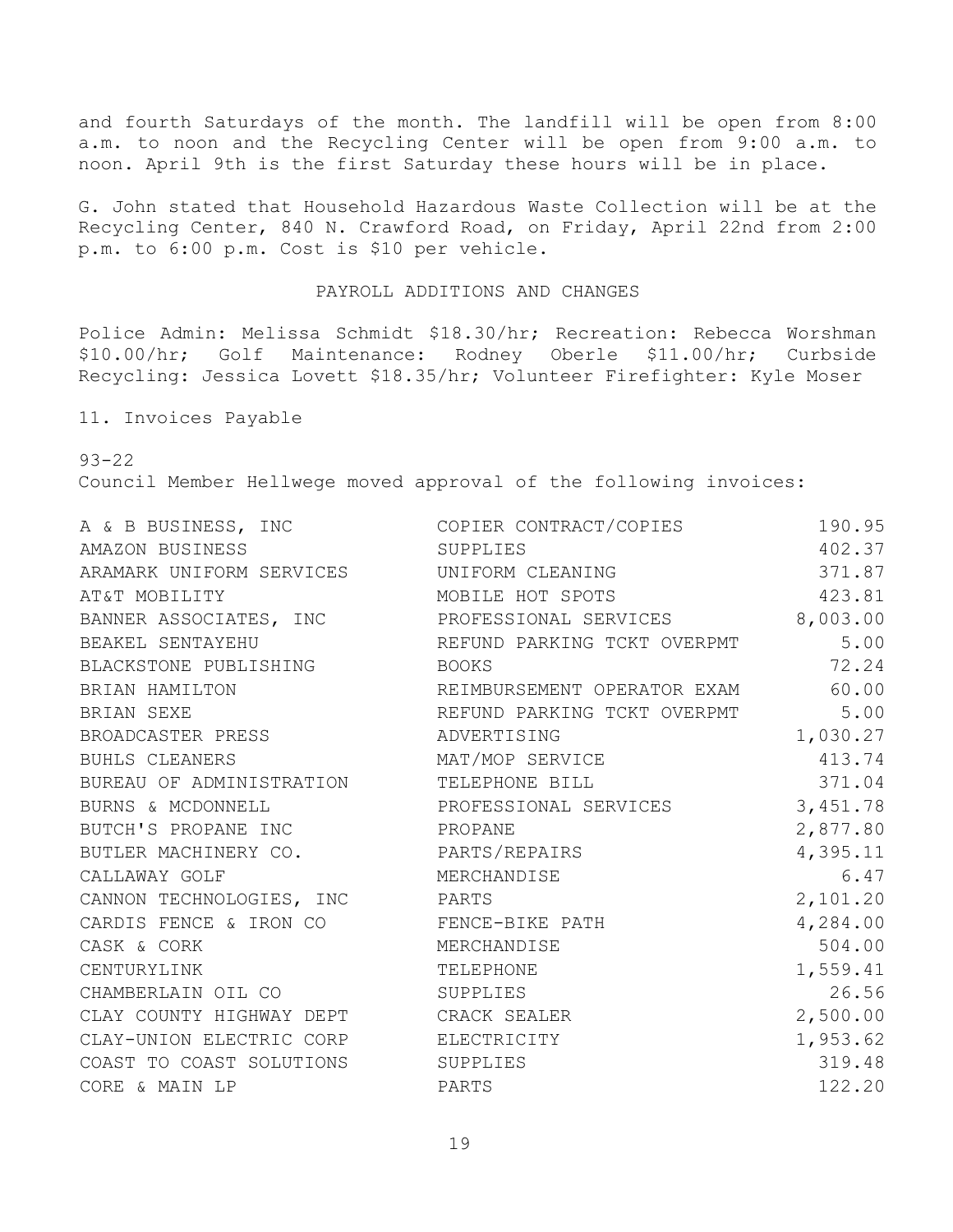| COYOTE CHEMICAL COMPANY                           | TRIGGER GUN/HI-PRESSURE WAND | 66.70     |
|---------------------------------------------------|------------------------------|-----------|
| DAKOTA BEVERAGE                                   | MERCHANDISE                  | 9,043.17  |
| DAKOTA PC WAREHOUSE MONITOR/ADAPTER               |                              | 112.98    |
| DAKOTA RIGGERS & TOOL SUPP INSPECTION/REPAIRS     |                              | 297.27    |
| DIAMOND VOGEL PAINTS TRAFFIC PAINT                |                              | 5,359.20  |
| ECHO ELECTRIC SUPPLY SUPPLIES                     |                              | 175.30    |
| ELECTRONIC ENGINEERING BATTERIES                  |                              | 253.65    |
| FAST AUTO GLASS                                   | REPAIRS                      | 250.00    |
| FASTENAL COMPANY                                  | SUPPLIES                     | 176.64    |
| FEDEX.                                            | SHIPPING                     | 30.46     |
| GLOBAL DIST.                                      | MERCHANDISE                  | 210.00    |
| GLOBAL EQUIPMENT COMPANY VACUUM BELTS             |                              | 23.30     |
| GRAHAM TIRE CO.                                   | TIRES                        | 414.12    |
| GRAYMONT (WI) LLC                                 | CHEMICALS                    | 4,512.87  |
| GREGG PETERS                                      | MANAGERS FEE                 | 6,000.00  |
| HEINE ELECTRIC & IRRIGATION REPAIRS               |                              | 247.45    |
| HELMS & ASSOCIATES                                | PROFESSIONAL SERVICES        | 699.41    |
| INGRAM                                            | BOOKS                        | 927.60    |
| JACKS UNIFORM & EQPT                              | DUTY JACKET                  | 196.45    |
| JESSICA LOVETT REIMBURSEMENT                      |                              | 13.83     |
| JOHN A CONKLING DIST. MERCHANDISE                 |                              | 6,779.60  |
| JOHNSEN HEATING & COOLING REPAIRS                 |                              | 5,554.45  |
| JOHNSON BROTHERS OF SD MERCHANDISE                |                              | 10,963.13 |
| JONES FOOD CENTER SUPPLIES                        |                              | 218.27    |
| KALIN KNIEF                                       | MEALS/MILEAGE REIMBURSEMENT  | 169.90    |
| LANCE TYKWINSKI                                   | LODGING REIMBURSEMENT        | 151.59    |
| LESSMAN ELEC. SUPPLY CO SUPPLIES                  |                              | 240.00    |
| LOCATORS AND SUPPLIES, INC SUPPLIES               |                              | 484.10    |
| LOREN FISCHER DISPOSAL HAUL CARDBOARD             |                              | 1,200.00  |
| LOU'S GLOVES                                      | SUPPLIES                     | 253.00    |
| MALLOY ELECTRIC                                   | PARTS                        | 2,529.73  |
| MART AUTO BODY & MARINE LLC                       | TOWING                       | 75.00     |
| MATHESON TRI-GAS, INC                             | CYLINDER RENTAL              | 91.75     |
| MATTER LAW OFFICE, PROF LLC PROFESSIONAL SERVICES |                              | 3,757.30  |
| MC&R POOLS, INC                                   | REGISTRATION                 | 650.00    |
| MEDICAL WASTE TRANSPORT, INC HAUL MEDICAL WASTE   |                              | 151.20    |
| MEREDITH BOOKS                                    | BOOKS                        | 35.91     |
| MICRO MARKETING LLC                               | BOOKS                        | 30.00     |
| MIDAMERICAN                                       | UTILITIES                    | 18,932.90 |
| MIDCONTINENT COMMUNICATION INTERNET/CABLE SERVICE |                              | 1,576.74  |
| MIDWEST ALARM CO                                  | ANNUAL INSPECTION            | 342.10    |
| MOBOTREX MOBILITY & TRAFFIC PARTS                 |                              | 847.00    |
| NAVIGATE360, LLC                                  | REGISTRATION                 | 749.00    |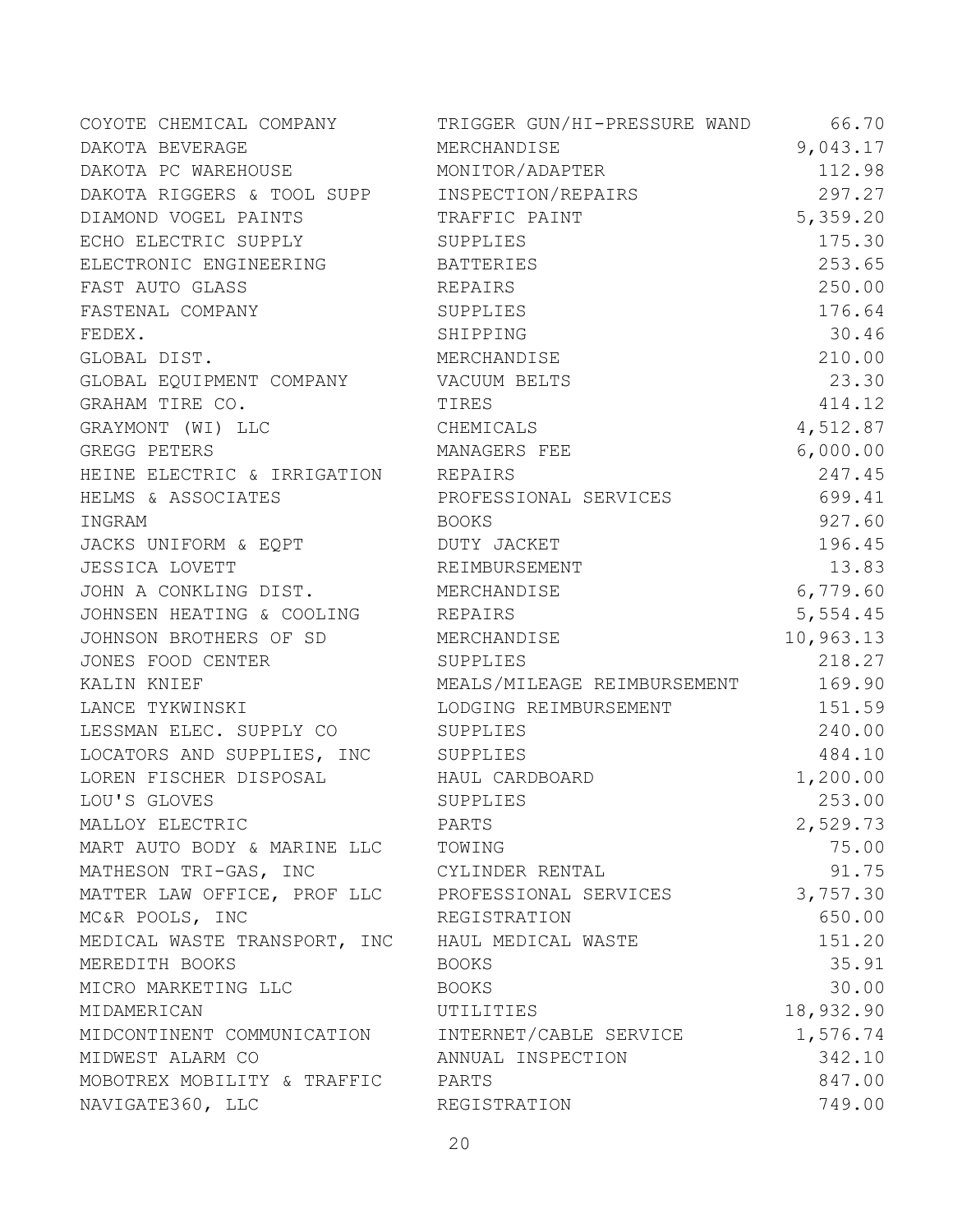NCL OF WISCONSIN, INC SUPPLIES 572.77 NEBRASKA JOURNAL-LEADER ADVERTISING 34.95 NETSYS+ PROFESSIONAL SERVICES/DOMAIN 2,660.50 NORTHERN TRUCK EQPT CORP PARTS 1,595.84 O'REILLY AUTO PARTS PARTS 268.27 PEPSI COLA OF SIOUXLAND MERCHANDISE 2,496.75 PING/KARSTEN MFG CORP MERCHANDISE 1,318.16 QUALITY MOTORS REPAIRS 145.00 QUILL 360.70 REDI TOWING TOWING TOWING TOWING TOWING 225.00 REPUBLIC NATIONAL DIST. MERCHANDISE 6,966.30 RIVERSIDE TECHNOLOGIES, INC MAINTENANCE 1,594.00 ROCKMOUNT RESEARCH & ALLOY SUPPLIES 60.50 ROCO FILMS INTERNATIONAL **VIRTUAL SCREENING LICENSE** 150.00 RUNNING SUPPLY, LLC **PARTS/SUPPLIES** 974.72 SANFORD HEALTH OCCUPATIONAL TESTING 623.00 SANITATION PRODUCTS INC **PARK BRAKE SOLENOID** 323.42 SCANTRON CORPORATION MAINTENANCE 1,821.00 SCHWARTZLE CONSTRUCTION LLC DOWNTOWN STREETSCAPE 825,201.42 SD DENR LANDFILL OPERATIONS FEE 2,578.89 SD FEDERAL PROPERTY AGENCY SUPPLIES 98.50 SD LIBRARY ASSOCIATION MEMBERSHIP DUES 766.00 SD MUNICIPAL LEAGUE REGISTRATION 286.00 SD SOLID WASTE MANAGEMENT REGISTRATION 1,000.00 SIGN SOLUTIONS SUPPLIES 343.18 SIOUX EOUIPMENT FUEL LEVEL GAUGE 474.48 SOUTHERN GLAZER'S OF SD MERCHANDISE 5,715.75 STATE INDUSTRIAL PRODUCTS SUPPLIES 921.32 STERN OIL CO. FUEL 20,075.94 STURDEVANTS AUTO PARTS PARTS 462.63 SYNCB/AMAZON BOOKS/DVDS/SUPPLIES 280.30 TAILWIND VERMILLION LLC REFUND DUPLICATE RENTAL REG 1,815.00 TARGET SOLUTIONS LEARNING MEMBERSHIP/MAINTENANCE FEE 7,116.92 TASTE OF HOME BOOKS BOOK 35.98 TAYLOR MADE MERCHANDISE 144.86 THE LUMBERYARD LLC BLOCKS BLOCKS 587.20 THREAD & INK SHIRTS SHIRTS 54.00 TODDS ELECTRIC SERVICE INSTALL LOAD MGMT 51.01 UNITED PARCEL SERVICE SHIPPING SHIPPING 103.89 USA BLUEBOOK PARTS 2,801.88 USPS-POC POSTAGE FOR METER 700.00 VERMILLION ACE HARDWARE SUPPLIES 483.58 VERMILLION FASTPITCH SOFTBALL SPONSORSHIP 350.00